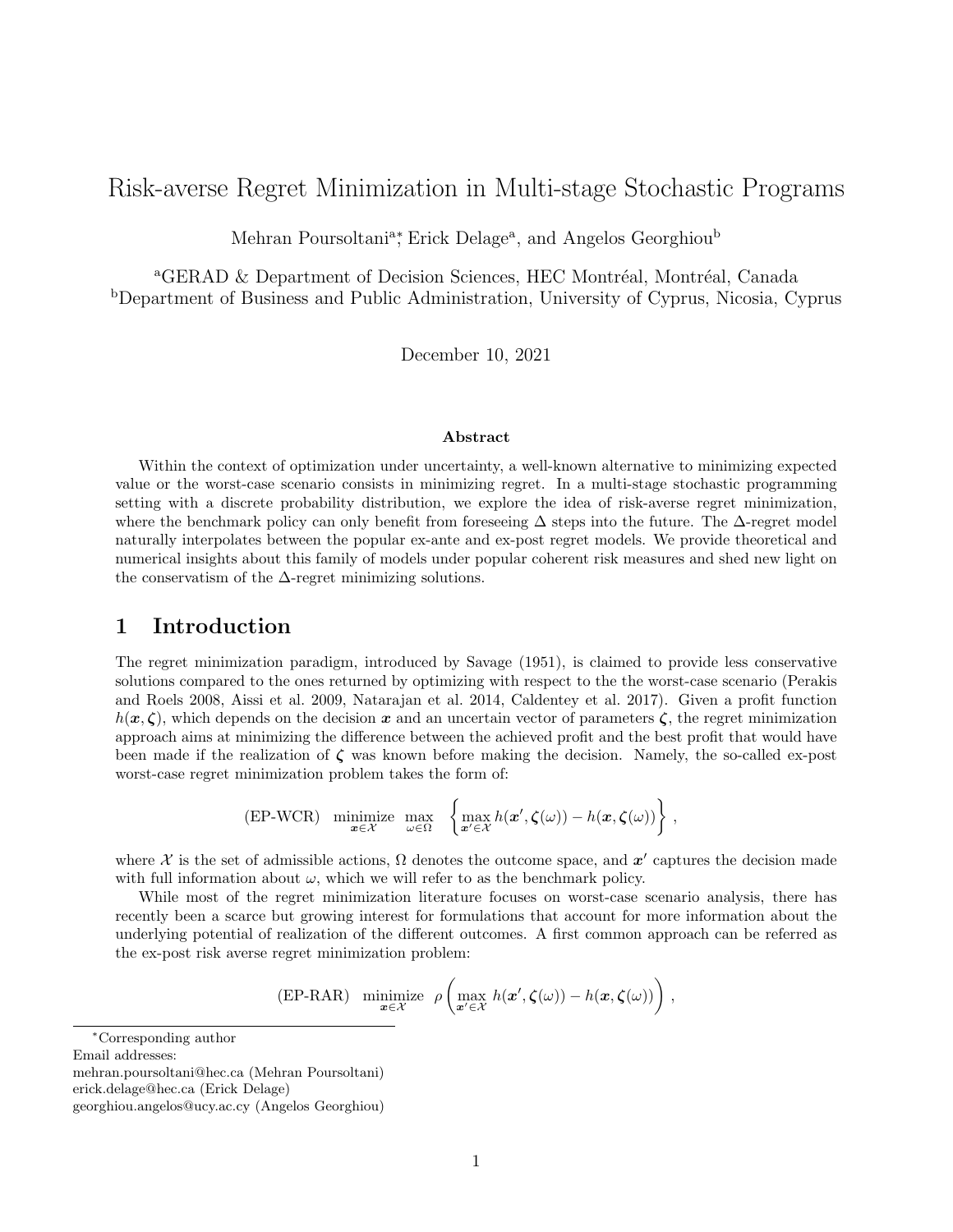where  $\rho$  can either be a law-invariant risk measure (see Kusuoka (2001)), e.g. expected value or Conditional Value-at-Risk (CVaR), or a worst-case risk measure (c.f. Postek et al. (2018)), e.g. a worst-case expected value that accounts for incomplete distribution information. For example, Natarajan et al. (2014) proposed an ex-post regret minimization model equipped with a worst-case CVaR risk measure that accounted for information about the marginal distribution of the different terms of  $\zeta$ . Indeed, having access to distributional information enables one to employ a variety of popular risk measures, which can help further control conservatism by trading off between the expected value and tail risks of the regret with respect to a fully informed decision.

A second approach (see Perakis and Roels (2008)) departs from the traditional ex-post regret form as it instead measures regret with respect to an action  $x'$  that does not have knowledge of the realized scenario. This rather gives rise to what can be referred as the ex-ante risk averse regret minimization problem:

$$
\text{(EA-RAR)} \quad \underset{\mathbf{x}\in\mathcal{X}}{\text{minimize}} \quad \underset{\mathbf{x}'\in\mathcal{X}}{\text{max}} \quad \rho\left(h(\mathbf{x}',\boldsymbol{\zeta}(\omega))-h(\mathbf{x},\boldsymbol{\zeta}(\omega))\right) \, .
$$

To clarify, we illustrate the distinction between the two approaches using a simple project selection problem with partial distirbution information as an example.

**Example 1.** A manager must choose one of the three available projects for investment (i.e.  $X :=$  ${x_A, x_B, x_C}$ ) and considers two possible scenarios (i.e.  $\Omega := {\omega_1, \omega_2}$ ) for the projects' payoff. Although the true probability of each scenario is not known to the manager, she considers two different possibilities (i.e.  $\mathcal{P} := \{ \mathbb{P}^I, \mathbb{P}^{II} \}$ ) and employs worst-case expected value as the risk measure.<sup>1</sup> Table 1 provides the numerical details while Table 2 presents the optimal project selected under four different regret minimization formulations: {Ex-ante/Ex-post} {Worst-case/Risk averse} regret minimization. The reader is referred to Appendix A for further numerical details.

Table 1: Numerical details of Example 1

Table 2: Optimal project selected under four variants of regret minimization in Example 1

|            |     |             |            |                 | Project payoffs   Probabilities |             |                    |            |
|------------|-----|-------------|------------|-----------------|---------------------------------|-------------|--------------------|------------|
|            |     | $x_A$ $x_B$ | $\bm{x}_C$ | $\mathbb{P}^1$  | $\mathbb{P}^{I}$                |             | Ex-ante Ex-post    |            |
| $\omega_1$ |     | 1\$ 5\$     | 4\$        | 80%             | $0\%$                           | Worst-case  | $x_{\text{C}}$     | $x_C$      |
| $\omega_2$ | 6\$ | 2\$         | 3\$        | $^{\prime}$ 20% | 100\%                           | Risk averse | $\boldsymbol{x}_A$ | $\bm{x}_C$ |

Specifically, both ex-post models measure the regret under each outcome by comparing to the best action in hindsight: i.e.,  $x_B$  and  $x_A$  under scenarios  $\omega_1$  and  $\omega_2$  respectively. However, ex-ante model needs to consider the same action  $x'$  to compare to under all the scenarios. Namely, in the case of the risk-averse model, we have  $x'^* = x_B$ . Looking at Table 2 one can remark that while under a worst-case regret formulation, the optimal decision is unaffected by the use of ex-post or ex-ante regret, this is not the case anymore when using a risk averse setting.

Example 1 raises questions such as what are conditions under which EP-RAR and EA-RAR are equivalent, whether other formulations exists between ex-ante and ex-post that could fill in the gap between the two solutions (especially in a multi-stage setting), and finally what are the implications of these formulation in terms of level of conservatism. To the best of our knowledge, this paper investigates these questions for the first time and by presenting a new multi-stage regret minimization formulation that measures regret with respect to decisions that can exploit information revealed up to  $\Delta$  stages into the future. This model effectively interpolates very naturally between the ex-ante (with  $\Delta = 0$ ) and ex-post (with  $\Delta = \infty$ ) models and effectively allows to study them under the same lens.

Overall, the contribution can be summarized as follows:

• Theoretically, we show that EP-RAR and EA-RAR are equivalent in terms of optimal solution in a risk neutral setting, and equivalent both in optimal solution and value when a worst-case risk measure is used if a "relatively complete recourse property" is satisfied.

<sup>&</sup>lt;sup>1</sup>Note that the selected values of  $\mathbb{P}^I$  and  $\mathbb{P}^{II}$  are such that max $_{\mathbb{P}\in\mathcal{P}}\mathbb{E}_{\mathbb{P}}[X]$  can be reinterpreted as the 75%-conditional valueat-risk of X when using the probability measure  $\mathbb{P}(\omega_1) = 1 - \mathbb{P}(\omega_2) = 20\%$ .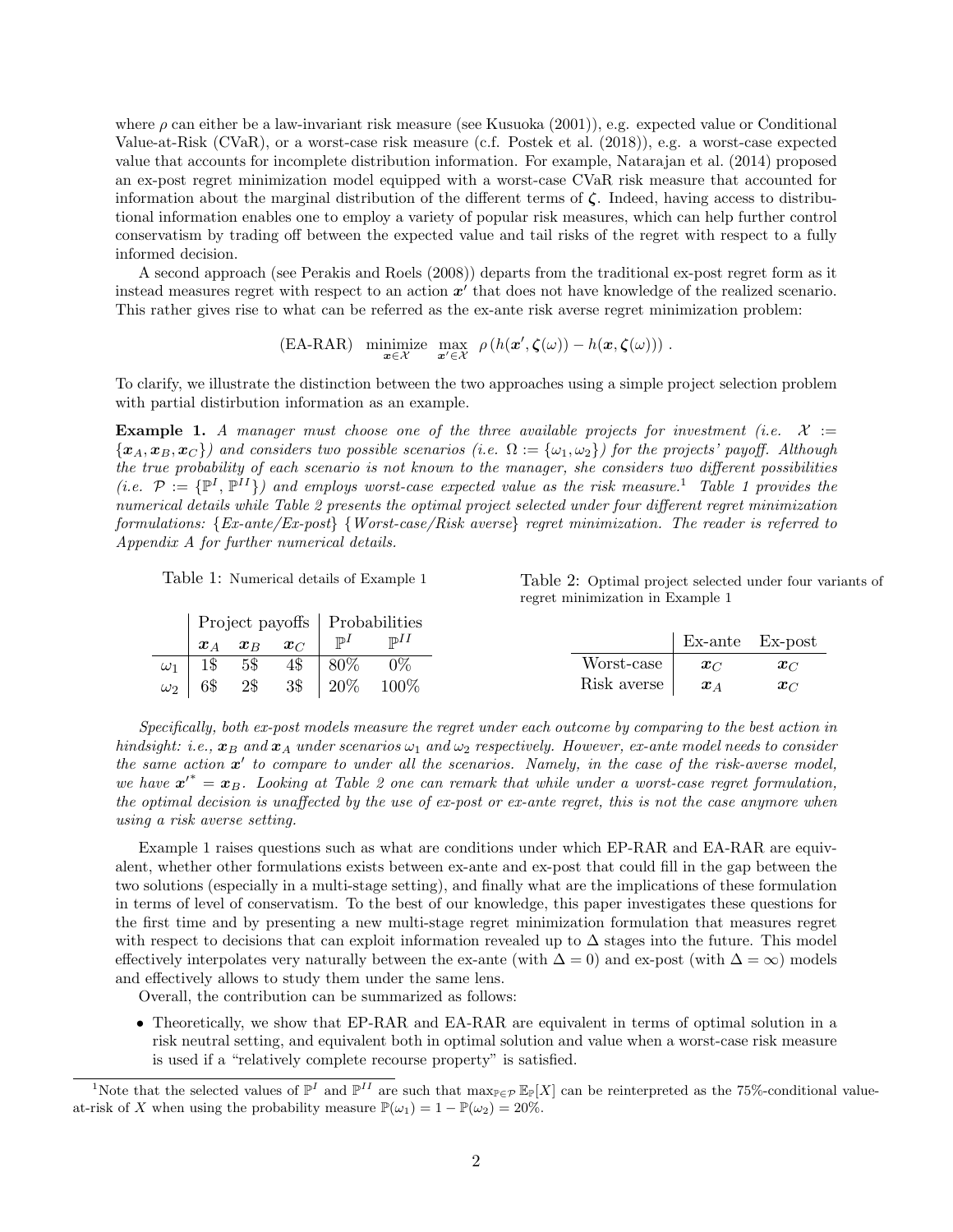- Methodologically, we introduce the  $\Delta$ -regret model for multi-stage stochastic programming under a discrete probability space. We show how this model can be evaluated over a continuum of  $\Delta$  values and can be reformulated as a special class of two-stage robust linear program that is amenable to a rich range of solution schemes when the stochastic program is linear.
- Numerically, we investigate the effect of  $\Delta$  and risk aversion on the conservatism of solutions proposed by the ∆-regret model in a simple newsvendor problem. We further illustrate the effect of enforcing different information look-ahead levels  $\Delta$  on the regret experienced in a multi-period inventory management problem.

The rest of the paper is composed as follows. Section 2 reviews the relevant literature. Section 3 presents the ∆-regret model, an interpretation that gives rise to fractional regret model, and an illustrative example involving an inventory management problem. Section 4 presents our theoretical contributions and proposed solution scheme while Section 5 presents our numerical experiments.

### 2 Literature review

Since the first introduction by Savage (1951), regret minimization has been used in a wide range of applications including single-period portfolio selection (Lim et al. 2012), shortest path, subset selection (Natarajan et al. 2014), spanning tree, ranking problems (Audibert et al. 2014), and in pricing and mechanism design (Caldentey et al. 2017 and Koçyiğit et al. 2021) to name a few. Broadly speaking, the regret minimization models that are found in the literature can be classified based on three elements, e.g., the type of risk measure employed for regret evaluation, the length of the planning horizon, and the type of nonanticipativity constraint imposed on the benchmark policy.

In a single-stage setting, the majority of studies focus on the ex-post worst-case regret minimization problem (see for e.g. Feizollahi and Averbakh 2014, Furini et al. 2015 and Park et al. 2021), perhaps because of the ease of requiring only support information about the unknown parameters. Under the assumption of partial distribution information, Natarajan et al. (2014) study ex-post regret using a worst-case Conditional Value-at-Risk measure. Chen et al.  $(2006)$  exploit a similar regret model but in the context of a p-median problem. In these formulations, the benchmark policy can be seen as exploiting both the information about the distribution and about the realization itself. This is in sharp contrast with the ex-ante formulation that employs a worst-case risk measure (see Yue et al. (2006) and Perakis and Roels (2008) for an application to the newsvendor problem). Indeed, these works employ a worst-case expected value to measure regret and rather interpret it as the expected value of distribution information (EVDI), due to the following equivalence:

$$
\max_{\mathbf{x}'\in\mathcal{X}}\sup_{\mathbb{P}\in\mathcal{P}}\mathbb{E}_{\mathbb{P}}\left[h(\mathbf{x}',\boldsymbol{\zeta}(\omega))-h(\mathbf{x},\boldsymbol{\zeta}(\omega))\right]=\sup_{\mathbb{P}\in\mathcal{P}}\left(\left(\max_{\mathbf{x}'\in\mathcal{X}}\mathbb{E}_{\mathbb{P}}\left[h(\mathbf{x}',\boldsymbol{\zeta}(\omega))\right]\right)-\mathbb{E}_{\mathbb{P}}[h(\mathbf{x},\boldsymbol{\zeta}(\omega)]\right).
$$

In the literature studying EVDI of the newsvendor problem, one can mention that Chen and Xie (2021) assume concurrent demand and supply randomness and Zhu et al. (2013) provide closed-form solutions for the relative EVDI. Other applications of EVDI can be found in blood classification (see El-Amine et al. (2018)) and portfolio optimization (see Lim et al. (2012) and Benati and Conde (2022)).

In the multi-stage setting, most studies focus on a two-stage setting under an ex-post worst-case regret minimization (see Bertsimas and Dunning (2020), and Poursoltani and Delage (2021) and references therein). Additionally, Xu et al. (2015) study a two-stage bidding problem in an electricity market, where perfect distribution information is assumed and different risk measures (namely Value-at-Risk, conditional Value-at-Risk, and expected value) are applied on the realized ex-post regret. Similar approaches were used in Zhang et al. (2020). Lim et al. (2006) investigate ex-ante and ex-post worst-case expected regret model in a fully multi-stage framework involving either an inventory management or a portfolio optimization problem. The authors derive analytical expressions for both the benchmark policies and regret minimizing policies and draw connections between regret minimization and Bayesian learning.

There has also been an interest in the economic literature to study the role that regret can play in a dynamic environment. For instance, Hayashi (2011) and Halpern and Leung (2016) study different forms of ex-post regret models and identify conditions under which regret minimizing policies are dynamically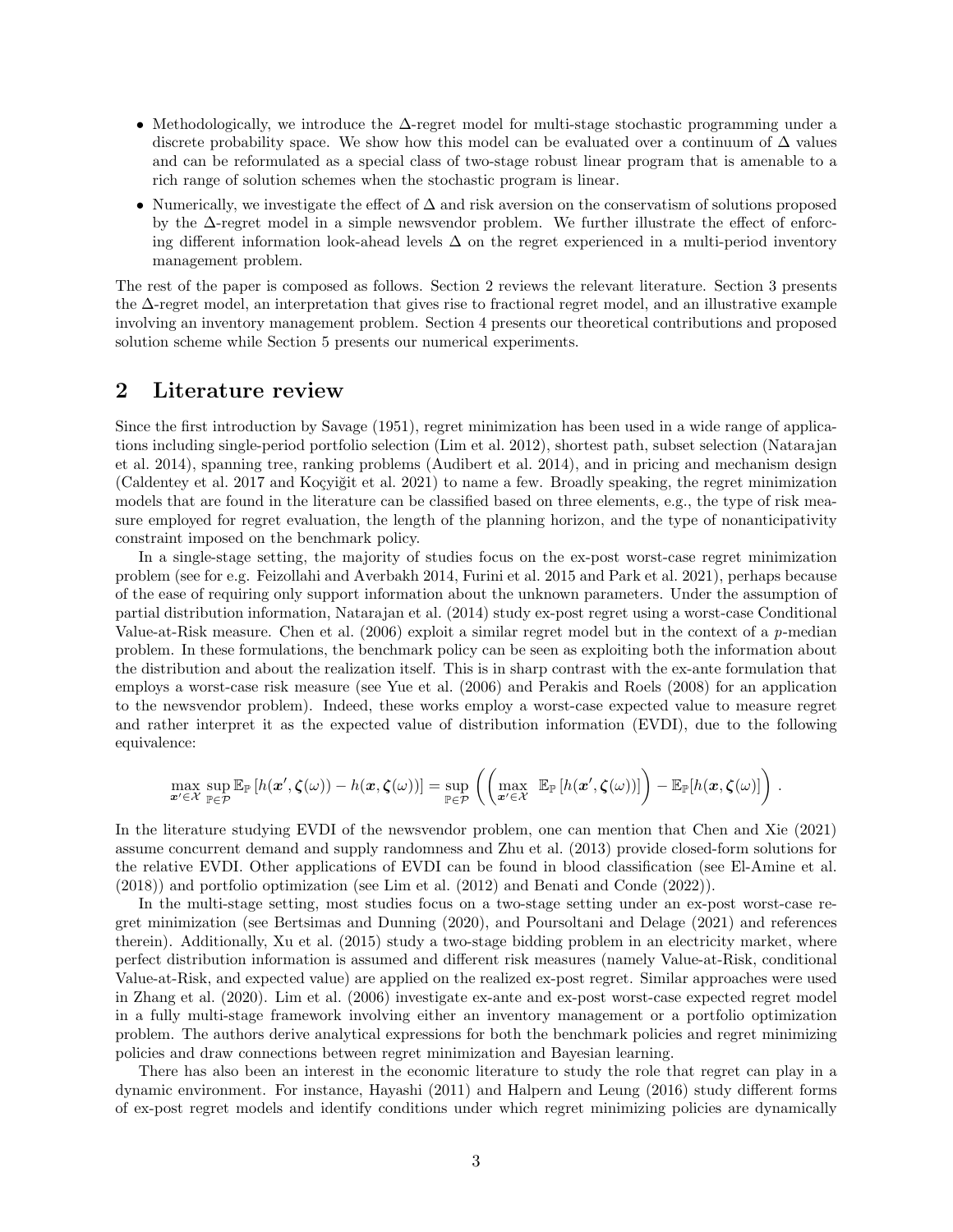consistent. Alternatively, one can refer to Krähmer and Stone (2008) that considers a two-stage setting where the decision maker optimizes a trade-off between expected payoff and an weighted sum of the regret experienced at different point of time. The regret in each period is measured using an unconventional method that involves computing the effect of a one step deviation from an equilibrium policy that prescribes both how to adapt to revealed information and under any history of previous actions. Finally, Hayashi (2009) explore dynamic consistency and the role of ex-post regret in optimal stopping problems, while Strack and Viefers (2021) explores in the same application the effect of using stopping time to control the horizon over which the ex-post regret is measured.

This paper can be viewed to contribute to multi-stage regret theory from an optimization point of view. Indeed, we propose for the first time an intuitive risk-averse multi-stage regret minimization problem where the pessimism of the benchmark policy set is controlled using a bound on the maximum amount of look-ahead. This ∆-regret model naturally interpolates between the ex-ante and ex-post regret models. Furthermore, we explore the properties of ∆-regret model under popular risk measures and provide a promising direction for numerical resolution of these models, which is based on the recent advances in two-stage robust optimization. This later results can be seen as an interesting extension of Poursoltani and Delage (2021) to the multi-stage setting.

## 3 ∆-regret minimization in multi-stage stochastic programs

We consider a multi-stage decision making environment in which at each stage  $t \in \{1, \ldots, T\}$  a decision maker needs to make a decision  $x_t \in \mathbb{R}^n$  based on the available historical information captured by  $[\zeta_1 \; \zeta_2 \; \cdots \; \zeta_{t-1}]$ . Focusing on a discrete probability space  $(\Omega, \Sigma, \mathbb{Q})$ , where  $\mathbb{Q}$  is assumed strictly positive without loss of generality, one classical decision-making approach formulates the following multi-stage stochastic program:

$$
(\mathcal{MSP}) \quad \min_{\boldsymbol{x} \in \mathcal{X} \cap \mathcal{X}_{na}} \qquad \rho(-h(\boldsymbol{x}, \boldsymbol{\zeta})) \tag{1}
$$

where  $\mathbf{x} : \Omega \to \mathbb{R}^{n \times T}$  is the multi-stage policy,  $\zeta : \Omega \to \mathbb{R}^{m \times T-1}$  is the concatenated matrix of the random vectors observed over the whole horizon,  $h(x, \zeta)$  is the cumulative profit of implementing policy x when  $\zeta$  is realized,  $\rho$  is a convex risk measure that maps a random cost to a risk level,  $\mathcal{X} := \{ \boldsymbol{x} : \Omega \to \mathbb{R}^{n \times T} \mid \boldsymbol{x}(\omega) \in \Omega \}$  $\mathcal{X}_{\omega}, \omega \in \Omega$ , with bounded  $\mathcal{X}_{\omega} \subseteq \mathbb{R}^{n \times T}$ , imposes "physical" constraints that must be satisfied by the policy under each outcome in  $\Omega$ , while  $\mathcal{X}_{na}$  ensures that the policy is nonanticipative with respect to the information revealed by  $\zeta$ . We formalize below some of these elements.

Definition 1. The set of nonanticipative policies takes the form:

$$
\mathcal{X}_{na} := \left\{ \boldsymbol{x} : \Omega \to \mathbb{R}^{n \times T} \, \middle| \, \boldsymbol{x}_t(\omega) = \boldsymbol{x}_t(\omega'), \, \forall \omega, \omega' \in \Omega : \boldsymbol{\zeta}^{[t-1]}(\omega) = \boldsymbol{\zeta}^{[t-1]}(\omega'), \, \forall t \in \{1, 2, ..., T\} \right\},
$$

where  $[t] := \{1, \ldots, t\}$ , and where  $\zeta^{[0]}(\omega) = \zeta^{[0]}(\omega')$  is interpreted as always true.

**Definition 2.** According to Föllmer and Schied (2002), letting  $\mathcal{L} : \{\xi : \Omega \to \mathbb{R}\}\$  be the space of all possible finite random liabilities,  $\rho$  is a **convex risk measure** if and only if it satisfies:

- Monotonicity:  $\forall \xi^1, \xi^2 \in \mathcal{L}, \xi^1 \geq \xi^2 \text{ a.s.} \Rightarrow \rho(\xi^1) \geq \rho(\xi^2);$
- Translation invariance:  $\forall \xi \in \mathcal{L}, t \in \mathbb{R}, \rho(\xi + t) = \rho(\xi) + t;$
- Convexity:  $\forall \xi^1, \xi^2 \in \mathcal{L}$ , and  $\theta \in [0, 1]$ ,  $\rho(\theta \xi^1 + (1 \theta)\xi^2) \leq \theta \rho(\xi^1) + (1 \theta) \rho(\xi^2)$ .

Moreover,  $\rho$  is considered a **coherent risk measure** if it further satisfies:

• Scale invariance:  $\forall \xi \in \mathcal{L}, \alpha \geq 0, \rho(\alpha \xi) = \alpha \rho(\xi)$ .

In particular, it is well known that  $\rho(-h(x,\zeta)) = \mathbb{E}_{\mathbb{Q}}[-h(x,\zeta)]$  and Conditional Value-at-Risk (see Example 3 for a definition) fall in the class of coherent risk measure. Unless specified otherwise, in what follows we will assume that  $\rho$  is a convex risk measure.

To improve computational tractability, we will later (when indicated) focus on the class of problems where constraints and objective function are affine with respect to  $x$ .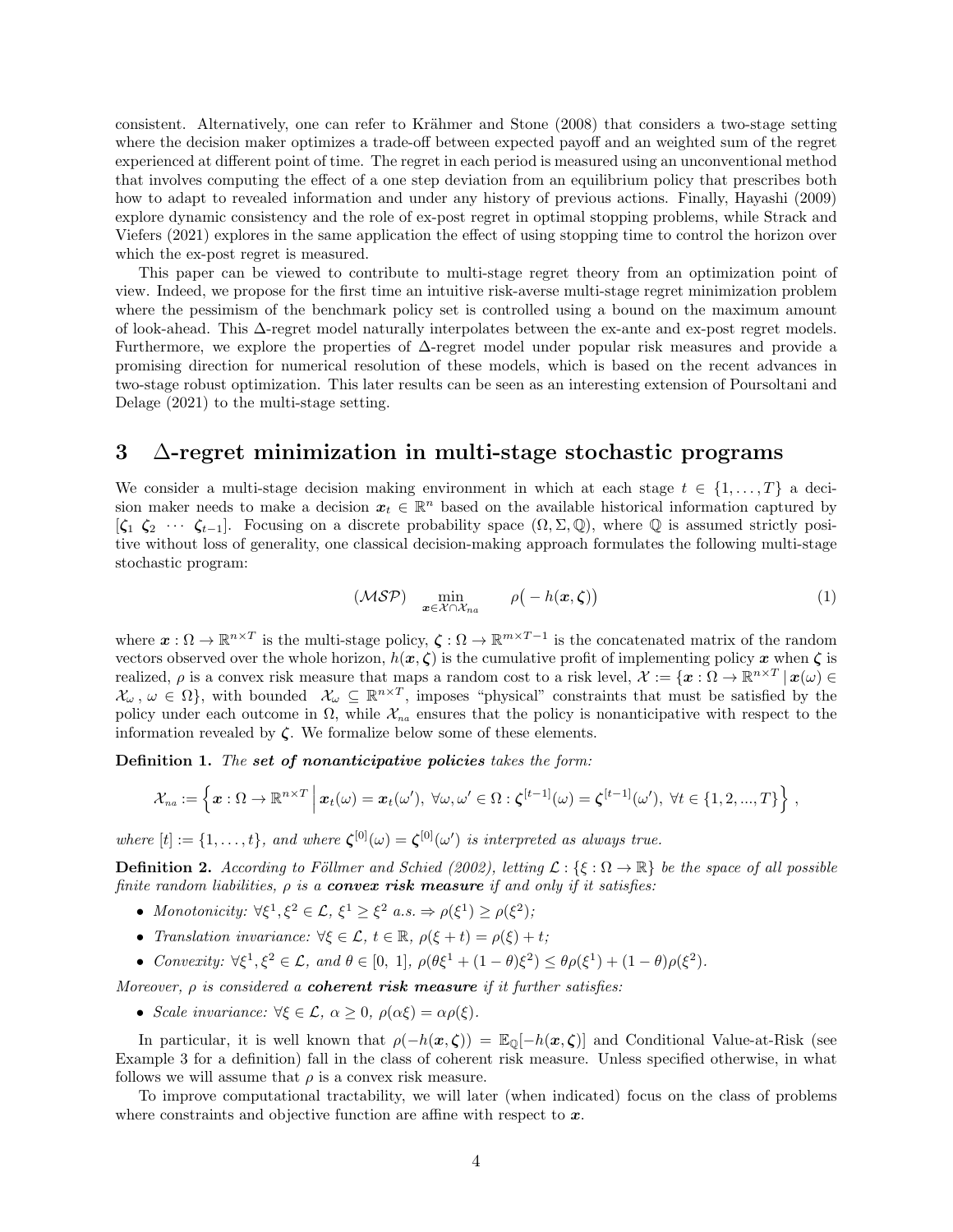**Assumption 1.** *[Stochastic Linear Programming] The profit function is an affine function of*  $x$  defined as

$$
h(\boldsymbol{x}, \boldsymbol{\zeta}) := \sum_{t=1}^{T} \boldsymbol{c}_t^{\top}(\boldsymbol{\zeta}) \boldsymbol{x}_t + d(\boldsymbol{\zeta}), \qquad (2)
$$

for some arbitrary  $c_t : \mathbb{R}^{m \times (T-1)} \to \mathbb{R}^n$  and  $d : \mathbb{R}^{m \times (T-1)} \to \mathbb{R}$ . Furthermore, for each  $\omega \in \Omega$ ,  $\mathcal{X}_{\omega}$  is a bounded polyhedron formulated as:

$$
\mathcal{X}_{\omega} := \left\{ \boldsymbol{x} \in \mathbb{R}^{n \times T} \, \middle| \, \sum_{t=1}^{T} \boldsymbol{a}_{jt}(\boldsymbol{\zeta}(\omega))^{\top} \boldsymbol{x}_{t}(\omega) \le b_{j}(\boldsymbol{\zeta}(\omega)), \, j = 1, 2, ..., \mathcal{J} \right\},
$$

with arbitrary  $a_{jt} : \mathbb{R}^{m \times (T-1)} \to \mathbb{R}^n$  and  $b_j : \mathbb{R}^{m \times (T-1)} \to \mathbb{R}$ , for all j and t.

Recall that the regret models discussed in the introduction addressed a static decision model (namely with  $T = 2$ ). Hence, the main difference between the ex-post and ex-ante models hinged on whether the benchmark action  $x'$  could fully anticipate or not realization  $\zeta$ . A natural question to pose is therefore how the concept of regret extends in the multi-stage problems where we have  $T > 2$  and where the values of  $\zeta$  are progressively revealed in time. In what follows, we propose a multi-stage regret minimization formulation that measures regret with respect to a benchmark policy that can exploit information revealed up to  $\Delta$ stages into the future, which we term ∆-regret. This model effectively interpolates very naturally between the ex-ante (with  $\Delta = 0$ ) and ex-post (with  $\Delta = \infty$ ) models and effectively allows to study them under the same lens. Section 3.1 will present the ∆-regret model. Section 3.2 will describe an environment where  $\Delta$  can be interpreted as a rational number (e.g. 1/2-regret model). Finally, Section 3.3 will present an illustrative example involving a multi-stage inventory management problem.

#### 3.1 The  $\Delta$ -regret model

In a multi-stage decision making problem, a regret-averse policy maker might be interested to compare his decisions to benchmark policies that exploit shorter foresight than the total planning horizon. This gives rise to the idea of ∆-regret model where the benchmark policies are capable of predicting the future realizations up to  $\Delta$  steps ahead in the future. As an immediate result of such setting, the benchmark policies can adapt to the information released till time step  $t + \Delta$ . Assuming  $\rho$  is a convex risk measure, the ∆-regret model in the multi-stage setting is formulated as

$$
(\Delta\text{-}regret) \quad \underset{\boldsymbol{x}\in\mathcal{X}\cap\mathcal{X}_{na}}{\text{minimize}} \qquad \mathcal{R}_{\Delta}(\boldsymbol{x}), \tag{3a}
$$

where

$$
\mathcal{R}_{\Delta}(\boldsymbol{x}) := \max_{\boldsymbol{x}' \in \mathcal{X} \cap \mathcal{X}_{\Delta}} \qquad \rho(h(\boldsymbol{x}', \boldsymbol{\zeta}) - h(\boldsymbol{x}, \boldsymbol{\zeta})), \tag{3b}
$$

and where  $\chi_{\Delta}$  is the space of policies that violate the nonanticipativity constraints by up to a margin of  $\Delta$ steps. More specifically,

$$
\mathcal{X}_{\Delta} := \left\{ \boldsymbol{x} : \Omega \to \mathbb{R}^{n \times T} \, \middle| \, \boldsymbol{x}_t(\omega) = \boldsymbol{x}_t(\omega'), \, \forall \omega, \omega' \in \Omega : \boldsymbol{\zeta}^{[t+\Delta-1]}(\omega) = \boldsymbol{\zeta}^{[t+\Delta-1]}(\omega'), \, \forall t \in \{1, 2, ..., T\} \right\},
$$

where we interpret  $\zeta^{[t]} := \zeta$  when  $t \geq T - 1$ . For any  $\Delta \in \{0, 1, 2, 3, \ldots, T - 1\}$ , the  $\Delta$ -regret model will evaluate the regret of the prescribed decisions as contrasted with the ones that could have been made if the uncertain parameters were revealed up to  $\Delta$  steps ahead of time. Clearly, when  $\Delta = 0$ ,  $\mathcal{X}_{\Delta}$  reduces to  $\mathcal{X}_{na}$ , implying that the benchmark policy has no access to any realization beforehand. On the contrary,  $\Delta = T - 1$  gives the benchmark policy full access to all the realizations of  $\zeta$  at any point of time. The ∆-regret model therefore naturally interpolates between the ex-ante and ex-post regret models. In addition, regret is a non-decreasing function of ∆. These concepts are formalized in the following lemma.

**Lemma 1.** The  $\Delta$ -regret model, i.e. problem (3), reduces to ex-ante and ex-post regret minimization when  $\Delta = 0$  and  $\Delta \geq T - 1$  respectively. Moreover, its optimal value is an increasing function of  $\Delta$ .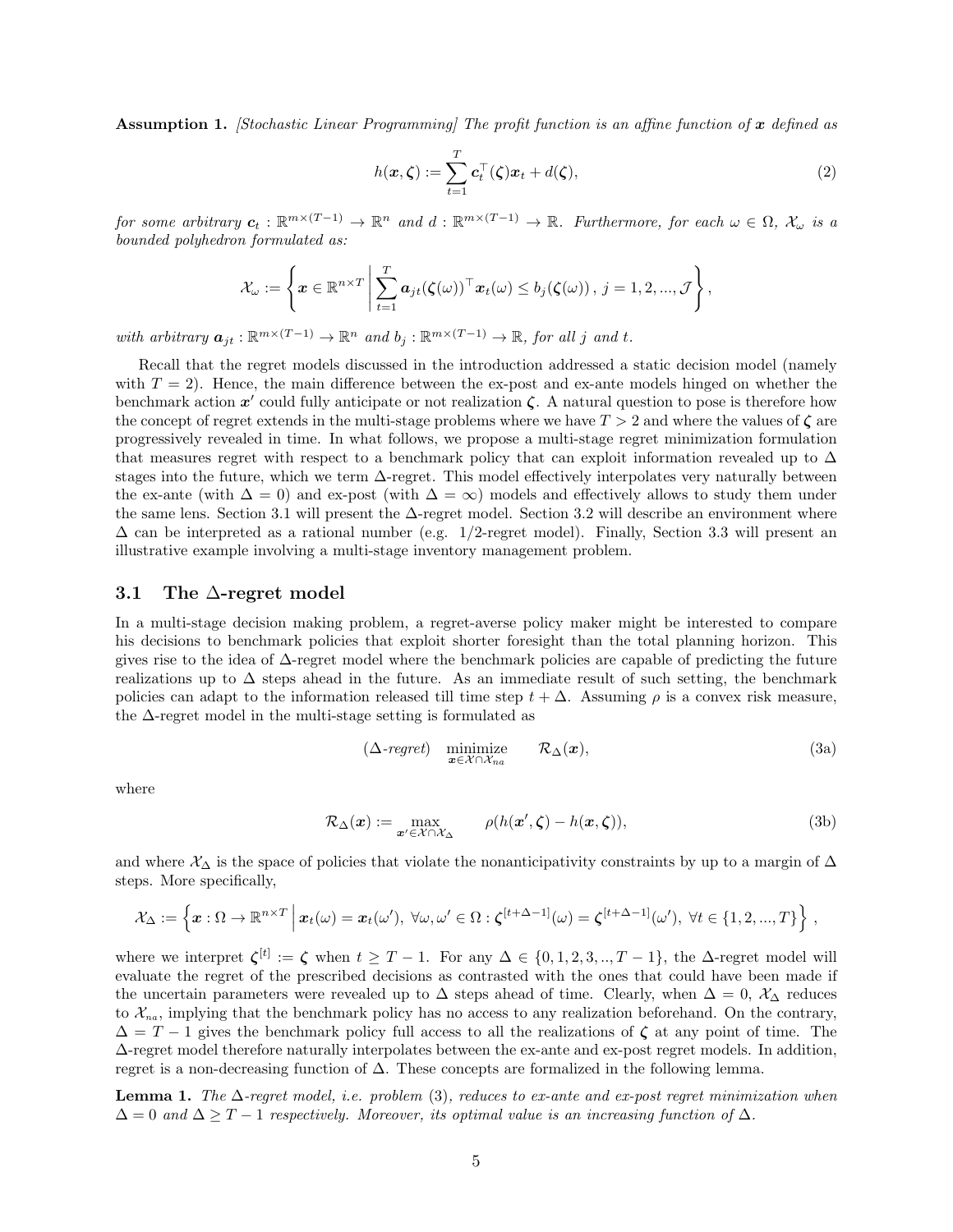*Proof.* Proof. Clearly when  $\Delta = 0$ , we have that  $\mathcal{X}_{\Delta} = \mathcal{X}_0 = \mathcal{X}_{na}$ . So that the 0-regret model reduces to the ex-ante form:

minimize 
$$
\max_{\mathbf{x} \in \mathcal{X} \cap \mathcal{X}_{na}} \max_{\mathbf{x}' \in \mathcal{X} \cap \mathcal{X}_{na}} \rho(h(\mathbf{x}', \zeta) - h(\mathbf{x}, \zeta)),
$$

and in particular to

$$
\underset{\mathbf{x}\in\mathcal{X}}{\text{minimize}}\quad \underset{\mathbf{x}'\in\mathcal{X}}{\text{max}}\,\rho(h(\mathbf{x}',\boldsymbol{\zeta})-h(\mathbf{x},\boldsymbol{\zeta})),
$$

when dealing with a static linear problem, i.e.  $T = 2$  and  $c_2 = a_{j2} = 0$  for all j.

Alternatively, when  $\Delta \geq T-1$ , by definition we have that  $\mathcal{X}_{\Delta} = \{ \boldsymbol{x} : \Omega \to \mathbb{R}^{n \times T} \}$ , implying that:

$$
\mathcal{R}_{\Delta}(\boldsymbol{x}) = \max_{\boldsymbol{x}' \in \mathcal{X}} \rho(h(\boldsymbol{x}', \boldsymbol{\zeta}) - h(\boldsymbol{x}, \boldsymbol{\zeta}))
$$
  
=  $\rho\left(\max_{\boldsymbol{x}' \in \mathcal{X}_{\omega}} h(\boldsymbol{x}', \boldsymbol{\zeta}(\omega)) - h(\boldsymbol{x}(\omega), \boldsymbol{\zeta}(\omega))\right)$ 

,

which follows from monotonicity of  $\rho$ . Specifically, we first have that for all  $x' \in \mathcal{X} \cap \mathcal{X}_{T}$ :

$$
h(\boldsymbol{x}'(\omega),\boldsymbol{\zeta}(\omega)) - h(\boldsymbol{x}(\omega),\boldsymbol{\zeta}(\omega)) \leq \max_{\boldsymbol{x}'' \in \mathcal{X}_{\omega}} h(\boldsymbol{x}'',\boldsymbol{\zeta}(\omega)) - h(\boldsymbol{x}(\omega),\boldsymbol{\zeta}(\omega)) \quad \forall \omega \in \Omega.
$$

Hence,

$$
\rho(h(\mathbf{x}', \boldsymbol{\zeta}) - h(\mathbf{x}, \boldsymbol{\zeta})) \leq \rho(\max_{\mathbf{x}'' \in \mathcal{X}_{\omega}} h(\mathbf{x}'', \boldsymbol{\zeta}(\omega)) - h(\mathbf{x}(\omega), \boldsymbol{\zeta}(\omega))).
$$

On the other hand, we can define  $\bar{x}'(\omega) \in \arg \max_{\mathbf{x}' \in \mathcal{X}_{\omega}} h(\mathbf{x}', \zeta(\omega)) - h(\mathbf{x}(\omega), \zeta(\omega))$ , with  $\bar{\mathbf{x}}' \in \mathcal{X} \cap \mathcal{X}_T$  to conclude that:

$$
\rho\left(\max_{\mathbf{x}'\in\mathcal{X}_{\omega}} h(\mathbf{x}', \zeta(\omega)) - h(\mathbf{x}(\omega), \zeta(\omega))\right) = \rho\left(h(\bar{\mathbf{x}}', \zeta) - h(\mathbf{x}, \zeta)\right)
$$
  
\n
$$
\leq \max_{\mathbf{x}'\in\mathcal{X}\cap\mathcal{X}_T} \rho\left(h(\mathbf{x}', \zeta) - h(\mathbf{x}, \zeta)\right)
$$
  
\n
$$
\leq \max_{\mathbf{x}'\in\mathcal{X}\cap\mathcal{X}_T} \rho\left(\max_{\mathbf{x}''\in\mathcal{X}_{\omega}} h(\mathbf{x}'', \zeta(\omega)) - h(\mathbf{x}(\omega), \zeta(\omega))\right)
$$
  
\n
$$
= \rho\left(\max_{\mathbf{x}''\in\mathcal{X}_{\omega}} h(\mathbf{x}'', \zeta(\omega)) - h(\mathbf{x}(\omega), \zeta(\omega))\right),
$$

where the first inequality follows since  $\bar{x}' \in \mathcal{X}_T$ . We can therefore conclude that the T-regret model reduces to the ex-post model:

$$
\label{eq:optimal} \underset{\mathbfit{x}\in\mathcal{X}\cap\mathcal{X}_{na}}{\text{minimize}} \quad \rho(\underset{\mathbfit{x}'\in\mathcal{X}}{\text{max}}\, h(\mathbfit{x}', \zeta) - h(\mathbfit{x}, \zeta))\,,
$$

which takes the following form when the problem is static:

$$
\underset{\mathbf{x}\in\mathcal{X}}{\text{minimize}} \quad \rho(\underset{\mathbf{x}'\in\mathcal{X}}{\text{max}}\, h(\mathbf{x}', \boldsymbol{\zeta}) - h(\mathbf{x}, \boldsymbol{\zeta})).
$$

Finally, we turn to establishing the monotonicity of the optimal value of problem (3). Let  $\Delta \leq \Delta'$ , then  $\mathcal{X}_{\Delta} \subseteq \mathcal{X}_{\Delta'}$ . This implies that:

$$
\mathcal{R}_{\Delta}(\boldsymbol{x}) = \max_{\boldsymbol{x}' \in \mathcal{X} \cap \mathcal{X}_{\Delta}} \rho(h(\boldsymbol{x}', \boldsymbol{\zeta}) - h(\boldsymbol{x}, \boldsymbol{\zeta})) \le \max_{\boldsymbol{x}' \in \mathcal{X} \cap \mathcal{X}_{\Delta'}} \rho(h(\boldsymbol{x}', \boldsymbol{\zeta}) - h(\boldsymbol{x}, \boldsymbol{\zeta})) = \mathcal{R}_{\Delta'}(\boldsymbol{x}).
$$

### 3.2 Extension to fractional ∆-regret model

In this section, we explore the possibility of formulating a  $\Delta$ -regret minimization model where  $\Delta$  is a rational number. This opportunity arises in a special family of multi-stage stochastic programs, which we refer to as an "overdiscretized" multi-stage program.

**Definition 3.** Let  $\mathcal{T}_d := \{1, H + 1, 2H + 1, \ldots, (D-1)H + 1\}$ , with  $(D-1)H + 1 = T$  be a set of evenly distributed decision moments over the horizon T. An MSP is called overdiscretized if  $c_t(\zeta) := 0$ and  $d_t(\zeta) := 0$  for all  $t \notin \mathcal{T}_d$  and  $\mathcal{X} \subseteq \mathcal{X}_d$ , where

$$
\mathcal{X}_d := \{ x \in \mathbb{R}^{n \times T} | x_t = 0, \forall t \notin \mathcal{T}_d \}.
$$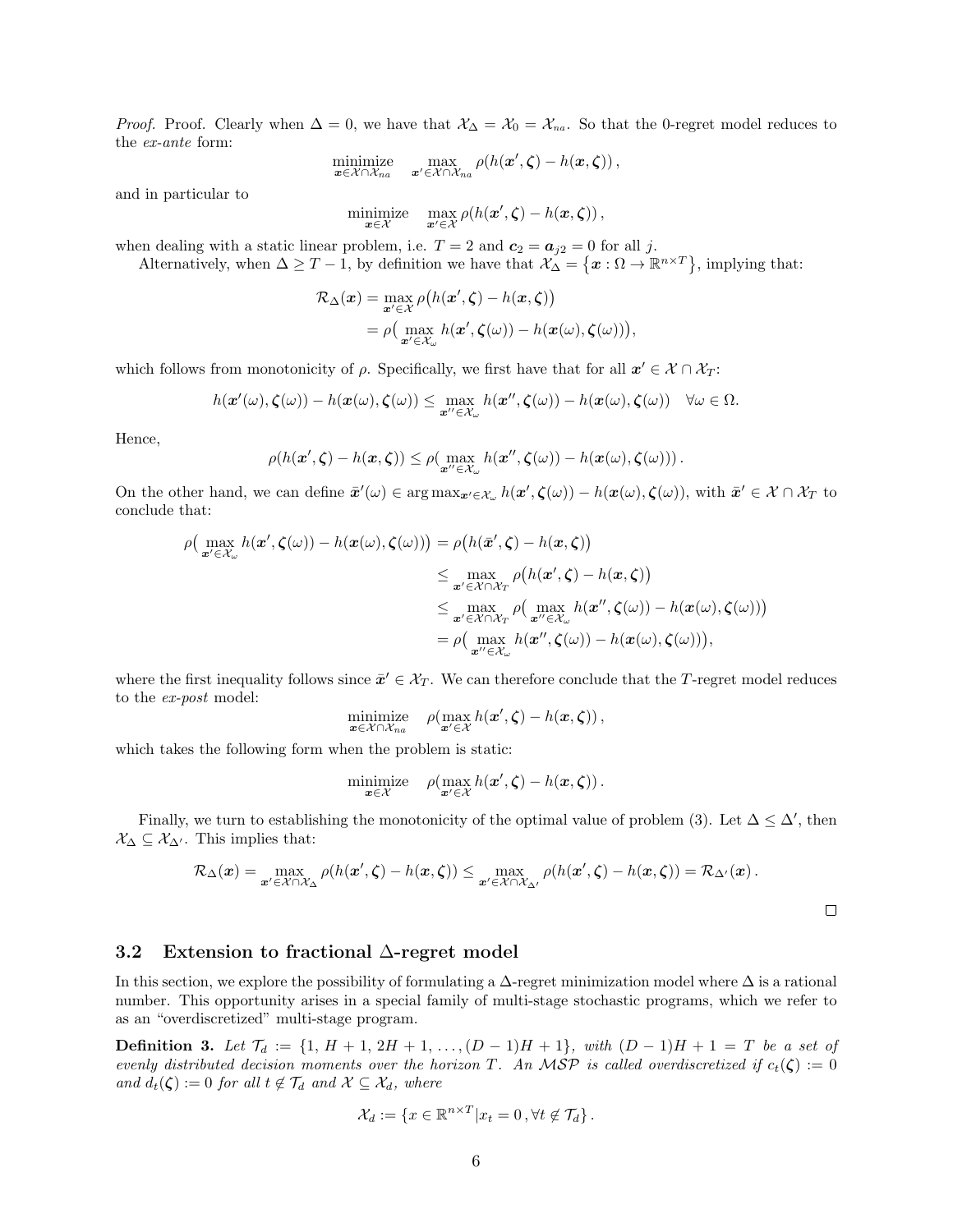Note that in an overdiscretized  $MSP$ , the set  $\mathcal{T}_d$  describes the only time points at which a decision is actually implemented. Intermediate time points  $t \notin \mathcal{T}_d$  play the role of capturing how the information about the random process is being revealed to the decision maker between any two decisions. This type of model can for instance be relevant in an inventory management problem where production decisions can only be made once a day, yet orders are received continuously throughout the day. While this overdiscretized property is irrelevant from the point of view of classical risk minimization, we will see that it gives rise to the concept of fractional  $\Delta$ -regret.

Indeed, from the point of view of identifying the optimal strategy for this  $\mathcal{MSP}$ , one can simplify the representation of the overdiscretized model by adapting the discretization to focus on pure decision moments. Specifically, the overdiscretized  $\mathcal{MSP}$  model can be shown equivalent to:

$$
(\widehat{\mathcal{MSP}}) \quad \min_{\hat{\mathbf{x}} \in \hat{\mathcal{X}} \cap \hat{\mathcal{X}}_{na}} \qquad \rho(\hat{h}(\hat{\mathbf{x}}, \hat{\zeta})) \tag{4}
$$

where  $\hat{\boldsymbol{x}} : \Omega \to \mathbb{R}^{n \times D}, \hat{\boldsymbol{\zeta}} : \Omega \to \mathbb{R}^{(mH) \times D}$ , and where

$$
\hat{h}(\hat{\boldsymbol{x}}, \hat{\boldsymbol{\zeta}}) := \sum_{d=1}^{D} \hat{c}_d(\hat{\boldsymbol{\zeta}})^\top \hat{\boldsymbol{x}}_d + \hat{d}(\hat{\boldsymbol{\zeta}}),\tag{5}
$$

with  $\hat{c}_d(\hat{\zeta}) := \mathbf{c}_{(d-1)H+1}^{\top}(\zeta)$  and  $\hat{d}(\hat{\zeta}) := d(\zeta)$ , while  $\hat{\mathcal{X}}$  and  $\hat{\mathcal{X}}_{na}$  are defined such that  $\hat{\mathbf{x}} \in \hat{\mathcal{X}} \cap \hat{\mathcal{X}}_{na}$  if and only if

$$
\boldsymbol{x}_t(\omega) := \left\{ \begin{array}{cl} \hat{\boldsymbol{x}}_d(\omega) & \text{if } t = (d-1)H + 1 \\ 0 & \text{otherwise.} \end{array} \right. \in \mathcal{X} \cap \mathcal{X}_{na} \, .
$$

From the perspective of  $\Delta$ -regret minimization however, one can consider that the  $\Delta$ -regret model associated to MSP provides a  $\Delta/H$ -regret model for  $\widehat{MSP}$ . This is interesting given that it provides the means of constructing a continuum of  $\Delta$ -regret model for all  $\Delta \in \mathcal{Q}_+$ . Namely, for any  $\Delta := q/r$  with  $q, r \in \mathcal{N}$ , one should assemble an overdiscretized description of the  $\mathcal{MSP}$  with  $H := r$ , and solve the q-regret model of this MSP. We close with a remark that a common tool for assembling such an overdiscretized model is to assume an underlying continuous stochastic process for the vector of uncertainties: e.g. in an inventory management problem, one might assume that the demand for each product is independent and follows a Poisson process.

#### 3.3 Illustrative example of ∆-regret model

We consider the multi-stage inventory management problem previously studied in Ben-Tal et al. (2004) and Kuhn et al.  $(2011)$ . We assume that each period t consists of a day. The inventory system consists of I factories which produce a single item and store it at a shared warehouse. The production cost of a single unit of the item on day t at factory i is  $c_{it}$  and the objective is to determine the optimal production level of each factory for each  $(x_{it})$  to satisfy the uncertain demand and minimize the total production cost over a planning horizon of T days. While  $\bar{x}_{it}$  indicates the production capacity of factory i on day t, the maximum production potential over the whole planning horizon is determined by  $\bar{x}_{i,tot}$ . The minimum and the maximum inventory levels that should be maintained at the end of each day are denoted by  $x_{wh}$  and  $\bar{x}_{wh}$ , respectively, and  $x_{wh}^0$  represents the initial inventory level. If  $d_t(\omega) \in \mathbb{R}$  denotes the demand of day t under scenario  $\omega$ , then we let  $\zeta_{t-1}(\omega) := d_t(\omega) \in \mathbb{R}$  to model the fact that the demand for day t is known when deciding of the production levels at the beginning of the day: this occurs for instance when orders for pick up need to be made at the latest one day before pickup. The  $\mathcal{MSP}$  for this inventory problem takes the form where:

$$
h(\boldsymbol{x},\boldsymbol{\zeta}) := -\sum_{t=1}^T \sum_{i=1}^I \boldsymbol{c}_{it}^\top \boldsymbol{x}_{it}(\omega),
$$

and

$$
\mathcal{X}_{\omega} := \left\{ \boldsymbol{x} \in \mathbb{R}^{n \times T} \left| \begin{array}{l} 0 \leq x_{it} \leq \bar{x}_{it}, \forall i \in \mathcal{I}, \forall t \in \mathcal{T} \\ \sum_{t=1}^{T} x_{it} \leq \bar{x}_{i,tot}, \forall i \in \mathcal{I} \\ \underline{x}_{wh} \leq x_{wh}^0 + \sum_{s=1}^t \sum_{i=1}^I x_{is} - \sum_{s=1}^{t-1} \zeta_s(\omega) - d_1 \leq \bar{x}_{wh}, \forall t \in \mathcal{T} \end{array} \right. \right\}.
$$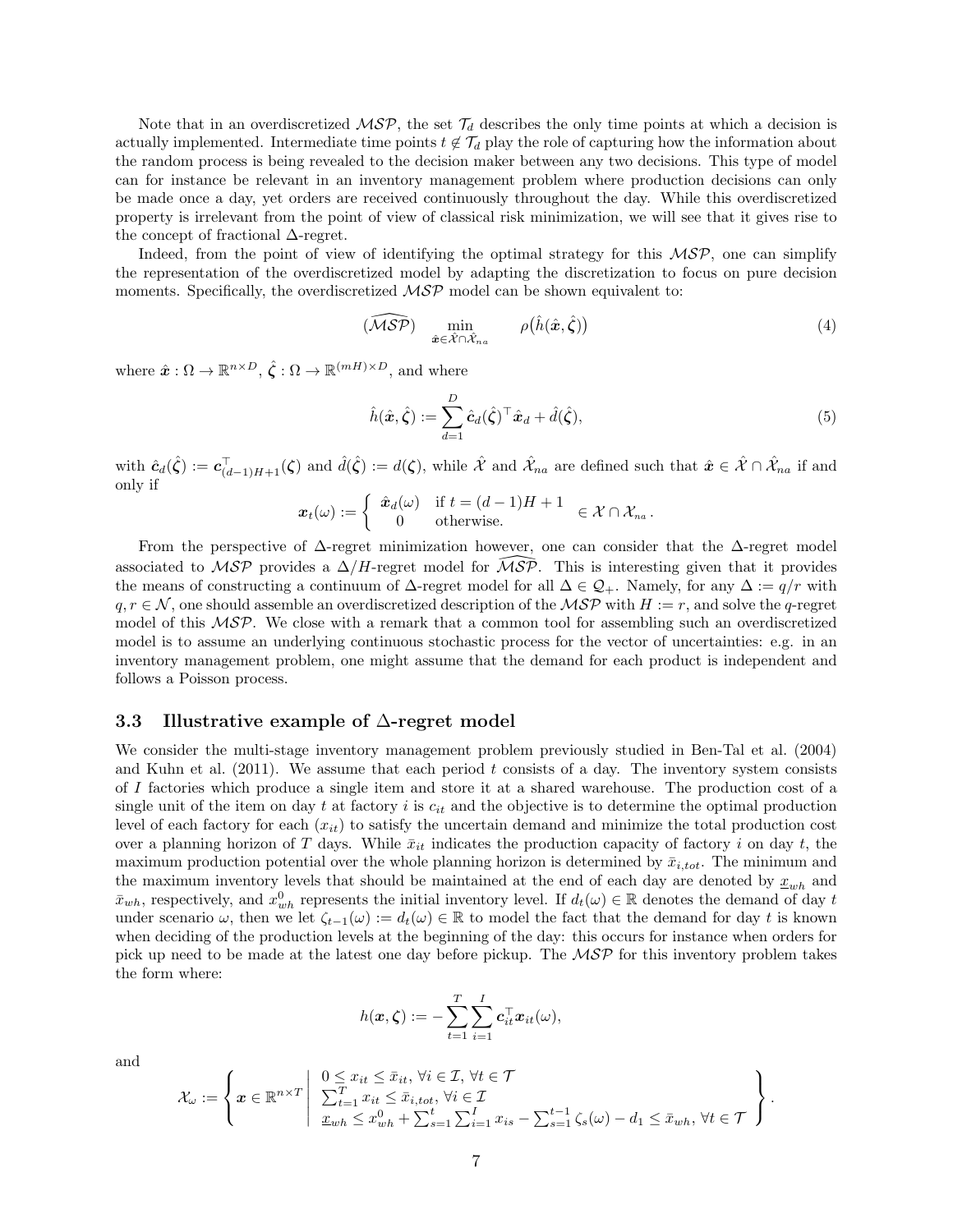We consider a simple instance of this problem with 2 factories  $(I = 2)$ , 3 days planning horizon  $(T = 3)$ and 5 demand pattern scenarios ( $\Omega = {\omega_1, \omega_2, \omega_3, \omega_4, \omega_5}$ ). In this setting, considering the scenario tree structure depicted in Figure 1, the nonanticipativity constraints are expressed as:

$$
\mathcal{X}_{na}:=\left\{\boldsymbol{x}:\Omega\rightarrow\mathbb{R}^{2\times3}\left|\begin{array}{c}\boldsymbol{x}_1(\omega_1)=\boldsymbol{x}_1(\omega_2)=\boldsymbol{x}_1(\omega_3)=\boldsymbol{x}_1(\omega_4)=\boldsymbol{x}_1(\omega_5)\\\boldsymbol{x}_2(\omega_1)=\boldsymbol{x}_2(\omega_2),\ \boldsymbol{x}_2(\omega_4)=\boldsymbol{x}_2(\omega_5)\end{array}\right\}
$$

.

When measuring regret, the policy maker might be interested in comparing her policy to one that benefits from the same information. This is an immediate implication of  $\Delta = 0$  in the  $\Delta$ -regret model. Setting  $\Delta$  to 1 allows her to measure her regret with respect to the policy made under one stage look-ahead information. Eventually,  $\Delta = 2$  compares to policies that exploit the full information. Specifically, we have the following reductions:

$$
\mathcal{X}_0=\mathcal{X}_{na},\quad \mathcal{X}_1=\left\{\boldsymbol{x}:\Omega\to\mathbb{R}^{2\times3}\,\middle|\,\ \boldsymbol{x}_1(\omega_1)=\boldsymbol{x}_1(\omega_2),\ \boldsymbol{x}_1(\omega_4)=\boldsymbol{x}_1(\omega_5)\,\right\}\quad \mathcal{X}_2=\left\{\boldsymbol{x}:\Omega\to\mathbb{R}^{2\times3}\right\}\,.
$$

Figure 1 illustrates each policy sets in a scenario tree. This example shows how increasing  $\Delta$  lifts the constraints imposed on  $x'$  gradually and the full access of the realized scenario is bestowed upon  $x'$  when  $\Delta$  is at its maximum value.



Figure 1: Comparison of adaptation power between  $x$  (beside the timeline) and  $x'$  (on the right of each tree) as a function of ∆. The nodes of the tree present what information is available at each point of time.

Now, let's instead consider that orders are received continuously throughout the day. In this context, the manager might consider that additional information about tomorrow's demand will be available in the middle of the day and could resent some regret for not having access to this information earlier. Optimizing this form of regret is possible by using the fractional regret model presented in Section 3.2. Figure 2 illustrates the corresponding policy sets associated to the  $\Delta = 0.5$  and  $\Delta = 1.5$  regret models. One should note that in this example  $H = 0.5$ ,  $D = 5$  such that  $\mathcal{T}_d := \{1, 1.5, 2, 2.5, 3\}.$ 

## 4 Properties of ∆-regret model under risk measures

In this section, we explore interesting properties that arise under different choice of risk measures for the ∆ regret model. In particular, the first two subsections initially study the properties that emerge under specific coherent risk measures, namely the worst-case  $\rho(\xi) = \operatorname{ess} \sup(\xi)$  and expected value  $\rho(\xi) = \mathbb{E}_{\mathbb{Q}}[\xi]$ . We then consider the general class of coherent risk measures using their worst-case expectation representation, i.e.  $\rho(\xi) := \sup_{\mathbb{P}\in\mathcal{P}} \mathbb{E}_{\mathbb{P}}[\xi]$  (see Artzner et al. (1999)) We will show that under a worst-case risk measure, all  $\Delta$ -regret models are equivalent if (and only if) a *relatively complete recourse* property is satisfied. This will also occur, yet only in terms of optimal solution set for models that employ an expected value. Finally, we will derive a reformulation for all coherent risk measures that take the form of a two-stage robust linear program when the stochastic program is linear and the risk measure linear programming representable.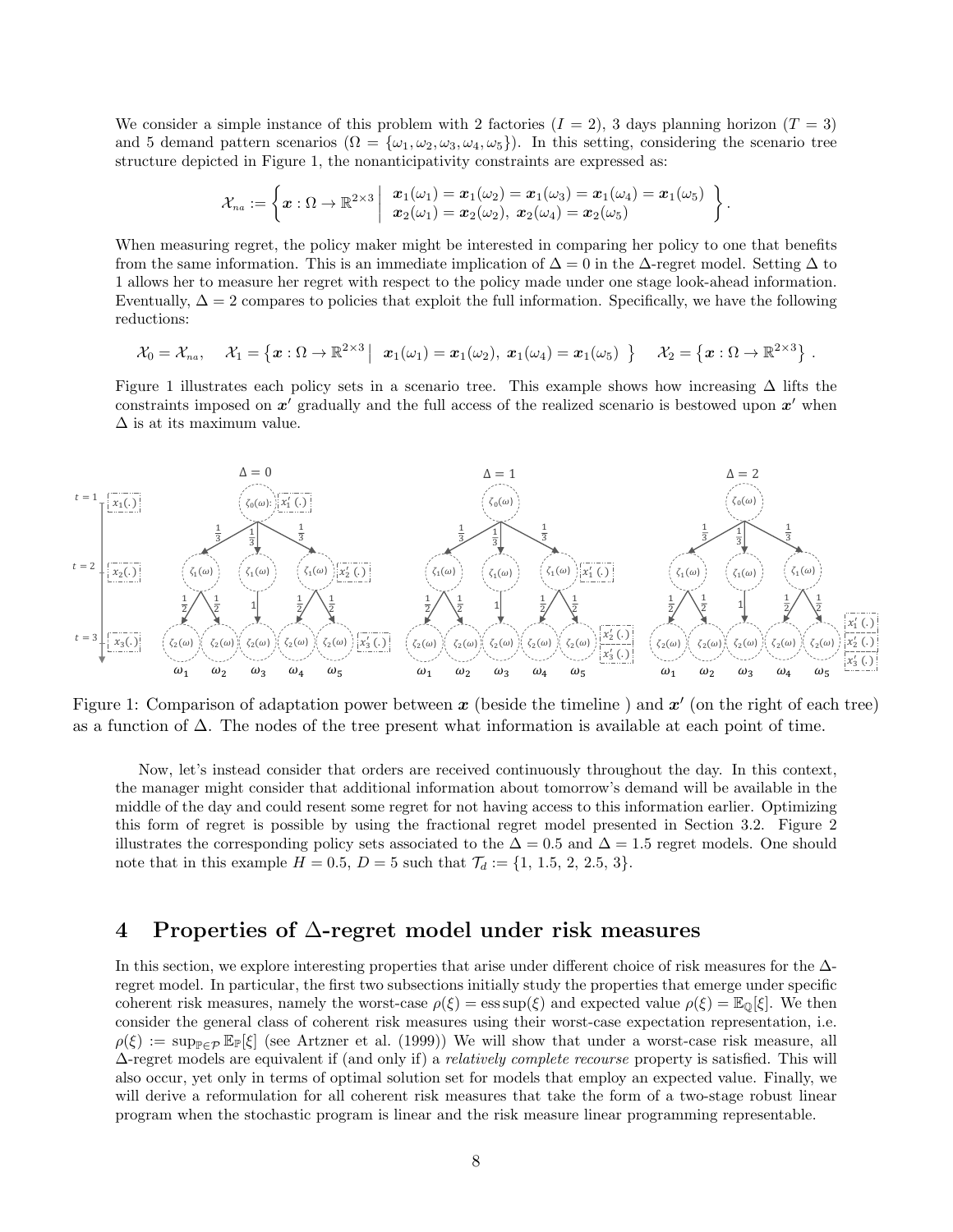

Figure 2: Comparison of adaptation power between  $x$  (beside the timeline) and  $x'$  (on the right of each tree) as a function of  $\Delta$  in an overdiscretized MSP. Note that the notation presents the indexing of the MSP.

4.1 The case of  $\rho(\xi) = \operatorname{ess} \operatorname{sup}(\xi)$ 

In this section, we consider measuring the ∆-regret using the essential supremum as the risk measure:

$$
\rho(\xi) := \text{ess sup}(\xi) = \inf \{ a \, | \, \mathbb{P}(\xi > a) = 0 \} \, .
$$

In particular, we will confirm conditions under which, the invariability of  $\Delta$ -regret to  $\Delta$ , observed in Example 1, holds. In order to present our main result, we first introduce an assumption about the MSP.

Assumption 2. The multi-stage stochastic program satisfies the relatively complete recourse property, i.e.,

$$
\mathcal{X}_{\omega}^{[t]} = \mathcal{X}_{\omega'}^{[t]}, \quad \forall (\omega, \omega') : \zeta^{[t-1]}(\omega) = \zeta^{[t-1]}(\omega'), \forall t,
$$

where

$$
\mathcal{X}_{\omega}^{[t]}:=\{\boldsymbol{x}\in\mathbb{R}^{n\times t}|\exists\bar{\boldsymbol{x}}\in\mathbb{R}^{n\times T-t},[\boldsymbol{x}~\bar{\boldsymbol{x}}]\in\mathcal{X}_{\omega}\}
$$

is a projection of  $\mathcal{X}_{\omega}$  on the space spanned by the decision vectors  $\mathbf{x}_1, \mathbf{x}_2, \ldots \mathbf{x}_t$ .

In simpler words, this assumption imposes that when looking at the set of feasible decisions  $x$  in hindsight, this set only includes candidates that had a probability one guarantee of being feasible at the time that they were implemented. While the decision to satisfy this assumption is an important modeling choice in designing the  $\Delta$ -regret model and might affect the measured regret (see Example 2 below), it is in fact always possible to modify a multi-stage stochastic program so that the property is satisfied.

**Lemma 2.** Given an MSP, one can construct  $\overline{MSP}$  that produces the same optimal value and optimal solution set as MSP while satisfying the relatively complete recourse assumption, i.e. Assumption 2.

*Proof.* Proof. Let  $\overline{MSP}$  be exactly the same as  $MSP$  except for  $\mathcal{X}_{\omega}$  which is replaced with:

$$
\bar{\mathcal{X}}_\omega := \cap_{t=1}^T \cap_{\omega':\zeta^{[t-1]}(\omega) = \zeta^{[t-1]}(\omega')} \left\{ \boldsymbol{x} \in \mathbb{R}^{n \times T} \middle| \boldsymbol{x}_{1:t} \in \mathcal{X}_{\omega'}^{[t]} \right\}.
$$

First, we can start by demonstrating that  $\overline{\mathcal{MSP}}$  satisfies the relatively complete recourse property. Namely,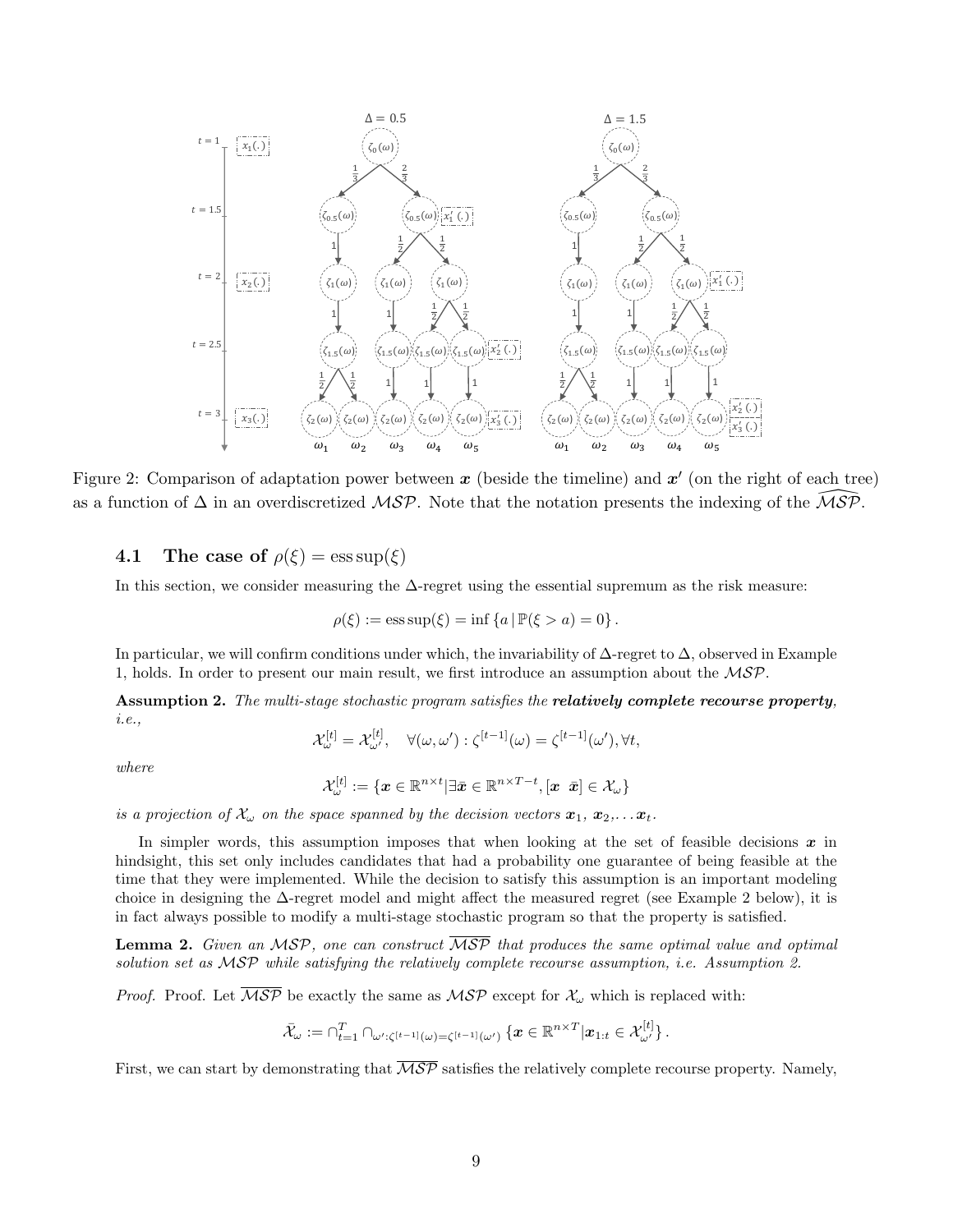for all t, if  $(\omega, \omega')$  is such that  $\zeta^{[t-1]}(\omega) = \zeta^{[t-1]}(\omega')$ , then:

$$
\begin{aligned}\n\bar{\mathcal{X}}_{\omega}^{[t]} &= \{\boldsymbol{x} \in \mathbb{R}^{n \times t} | \exists \bar{\boldsymbol{x}} \in \mathbb{R}^{n \times T-t}, [\boldsymbol{x} \ \ \bar{\boldsymbol{x}}] \in \bar{\mathcal{X}}_{\omega}\} \\
&= \{\boldsymbol{x} \in \mathbb{R}^{n \times t} | \exists \bar{\boldsymbol{x}} \in \mathbb{R}^{n \times T-t}, [\boldsymbol{x} \ \ \bar{\boldsymbol{x}}] \in \cap_{t=1}^{T} \cap_{\omega'' : \zeta^{[t-1]}(\omega) = \zeta^{[t-1]}(\omega'')} \{\boldsymbol{x} \in \mathbb{R}^{n \times T} | \boldsymbol{x}_{1:t} \in \mathcal{X}_{\omega''}^{[t]}\} \} \\
&= \{\boldsymbol{x} \in \mathbb{R}^{n \times t} | \exists \bar{\boldsymbol{x}} \in \mathbb{R}^{n \times T-t}, [\boldsymbol{x} \ \ \bar{\boldsymbol{x}}] \in \cap_{t=1}^{T} \cap_{\omega'' : \zeta^{[t-1]}(\omega') = \zeta^{[t-1]}(\omega'')} \{\boldsymbol{x} \in \mathbb{R}^{n \times T} | \boldsymbol{x}_{1:t} \in \mathcal{X}_{\omega''}^{[t]}\} \} \\
&= \{\boldsymbol{x} \in \mathbb{R}^{n \times t} | \exists \bar{\boldsymbol{x}} \in \mathbb{R}^{n \times T-t}, [\boldsymbol{x} \ \ \bar{\boldsymbol{x}}] \in \bar{\mathcal{X}}_{\omega'}\} = \bar{\mathcal{X}}_{\omega'}^{[t]}. \n\end{aligned}
$$

Next, we show that  $\overline{\mathcal{MSP}}$  produces the same set of optimal solutions and optimal value as  $\mathcal{MSP}$ . In particular, one can show that  $\mathcal{X} \cap \mathcal{X}_{na} = \bar{\mathcal{X}} \cap \mathcal{X}_{na}$  where  $\bar{\mathcal{X}} := \{ \boldsymbol{x} : \Omega \to \mathbb{R}^{n \times T} \, | \, \bar{\boldsymbol{x}}(\omega) \in \bar{\mathcal{X}}_{\omega}, \, \omega \in \Omega \}$ . First, since we have that:

$$
\bar{\mathcal{X}}_{\omega}\subseteq\cap_{\omega':\zeta^{[T-1]}(\omega)=\zeta^{[T-1]}(\omega')}\{\boldsymbol{x}\in\mathbb{R}^{n\times T}\big|\boldsymbol{x}_{1:T}\in\mathcal{X}_{\omega'}^{[T]}\}\subseteq\mathcal{X}_{\omega},
$$

we can conclude that  $\mathcal{X} \cap \mathcal{X}_{na} \supseteq \overline{\mathcal{X}} \cap \mathcal{X}_{na}$ . Alternatively, we have that for all  $x \in \mathcal{X} \cap \mathcal{X}_{na}$ , one can confirm that  $x \in \overline{X}$ , i.e.  $x(\omega) \in \overline{X}_{\omega}$  for all  $\omega$ . Specifically, fixing any  $\omega$ , any t, and any  $\omega'$  that satisfies  $\zeta^{[T-1]}(\omega) = \zeta^{[T-1]}(\omega')$ , we can check that  $x_{1:t}(\omega) \in \mathcal{X}_{\omega'}^{[t]}$  since

$$
[\pmb{x}_{1:t}(\omega) \; \; \pmb{x}_{t+1:T}(\omega')] = [\pmb{x}_{1:t}(\omega') \; \; \pmb{x}_{t+1:T}(\omega')] \in \mathcal{X}_{\omega'},
$$

where we used the fact that  $\mathbf{x} \in \mathcal{X}_{na}$  which implies that  $\mathbf{x}_{1:t}(\omega) = \mathbf{x}_{1:t}(\omega')$ .

We can now turn to the main result of this section which indicates that relatively complete recourse is a necessary and sufficient condition for the ∆-regret model to be invariant to ∆ under the essential supremum risk measure.

**Theorem 1.** Given that Assumption 2 holds and  $\rho(\xi) = \text{ess sup}(\xi)$ , for any arbitrary  $\Delta \geq 0$ , the objective function of problem (3) reduces to

$$
\mathcal{R}_{\Delta}(\boldsymbol{x}) = \mathcal{R}_{T-1}(\boldsymbol{x}) = \max_{\omega \in \Omega} \max_{\boldsymbol{x}' \in \mathcal{X}_{\omega}} h(\boldsymbol{x}', \boldsymbol{\zeta}(\omega)) - h(\boldsymbol{x}(\omega), \boldsymbol{\zeta}(\omega)). \tag{6}
$$

Proof. Proof. The argument goes as follows:

$$
\mathcal{R}_{\Delta}(\boldsymbol{x}) = \sup_{\boldsymbol{x}' \in \mathcal{X} \cap \mathcal{X}_{\Delta}} \operatorname{ess} \sup(h(\boldsymbol{x}', \boldsymbol{\zeta}) - h(\boldsymbol{x}, \boldsymbol{\zeta})) \tag{7a}
$$

$$
\leq \sup_{\mathbf{x}' \in \mathcal{X} \cap \mathcal{X}_{T-1}} \operatorname{ess} \sup(h(\mathbf{x}', \zeta) - h(\mathbf{x}, \zeta)) \tag{7b}
$$

$$
\leq \sup_{\mathbf{x}' \in \mathcal{X}} \operatorname{ess\,sup}(h(\mathbf{x}', \zeta) - h(\mathbf{x}, \zeta)) \tag{7c}
$$

$$
\leq \operatorname{ess\,sup}\left(\sup_{\mathbf{x}'\in\mathcal{X}_{\omega}} h(\mathbf{x}', \zeta(\omega)) - h(\mathbf{x}(\omega), \zeta(\omega))\right) \tag{7d}
$$

$$
= \max_{\omega \in \Omega} \sup_{\mathbf{x}' \in \mathcal{X}_{\omega}} h(\mathbf{x}', \zeta(\omega)) - h(\mathbf{x}(\omega), \zeta(\omega))
$$
(7e)

$$
= \sup_{\mathbf{x}' \in \mathcal{X}_{\omega^*}} h(\mathbf{x}', \zeta(\omega^*)) - h(\mathbf{x}(\omega^*), \zeta(\omega^*))
$$
\n(7f)

$$
\leq \sup_{\mathbf{x}' \in \mathcal{X}_{\omega^*}} \text{ess sup}(h(\pi(\omega; \mathbf{x}', \omega^*), \boldsymbol{\zeta}(\omega)) - h(\mathbf{x}(\omega), \boldsymbol{\zeta}(\omega))) \tag{7g}
$$

$$
\leq \sup_{\mathbf{x}' \in \mathcal{X} \cap \mathcal{X}_{na}} \operatorname{ess\,sup}(h(\mathbf{x}', \zeta) - h(\mathbf{x}, \zeta)) \tag{7h}
$$

$$
\leq \sup_{\mathbf{x}' \in \mathcal{X} \cap \mathcal{X}_{\Delta}} \operatorname{ess} \operatorname{sup}(h(\mathbf{x}', \zeta) - h(\mathbf{x}, \zeta)) \tag{7i}
$$

$$
=\mathcal{R}_{\Delta}(\boldsymbol{x})\,,\tag{7j}
$$

where (7b) follows from Lemma 1 and (7c) results from relaxing the constraint that  $x' \in \mathcal{X}_{T-1}$ . (7d) follows from the monotonicity of ess sup and the fact that  $h(\mathbf{x}'(\omega), \boldsymbol{\zeta}(\omega)) - h(\mathbf{x}(\omega), \boldsymbol{\zeta}(\omega)) \leq \sup_{\mathbf{x}' \in \mathcal{X}_{\omega}} h(\mathbf{x}', \boldsymbol{\zeta}(\omega))$  $h(\mathbf{x}(\omega), \zeta(\omega))$ , almost surely. (7e) follows from the fact that  $\mathbb{Q}(\omega) \geq 0$  for all  $\omega \in \Omega$  and  $\Omega$  is finite. In

 $\Box$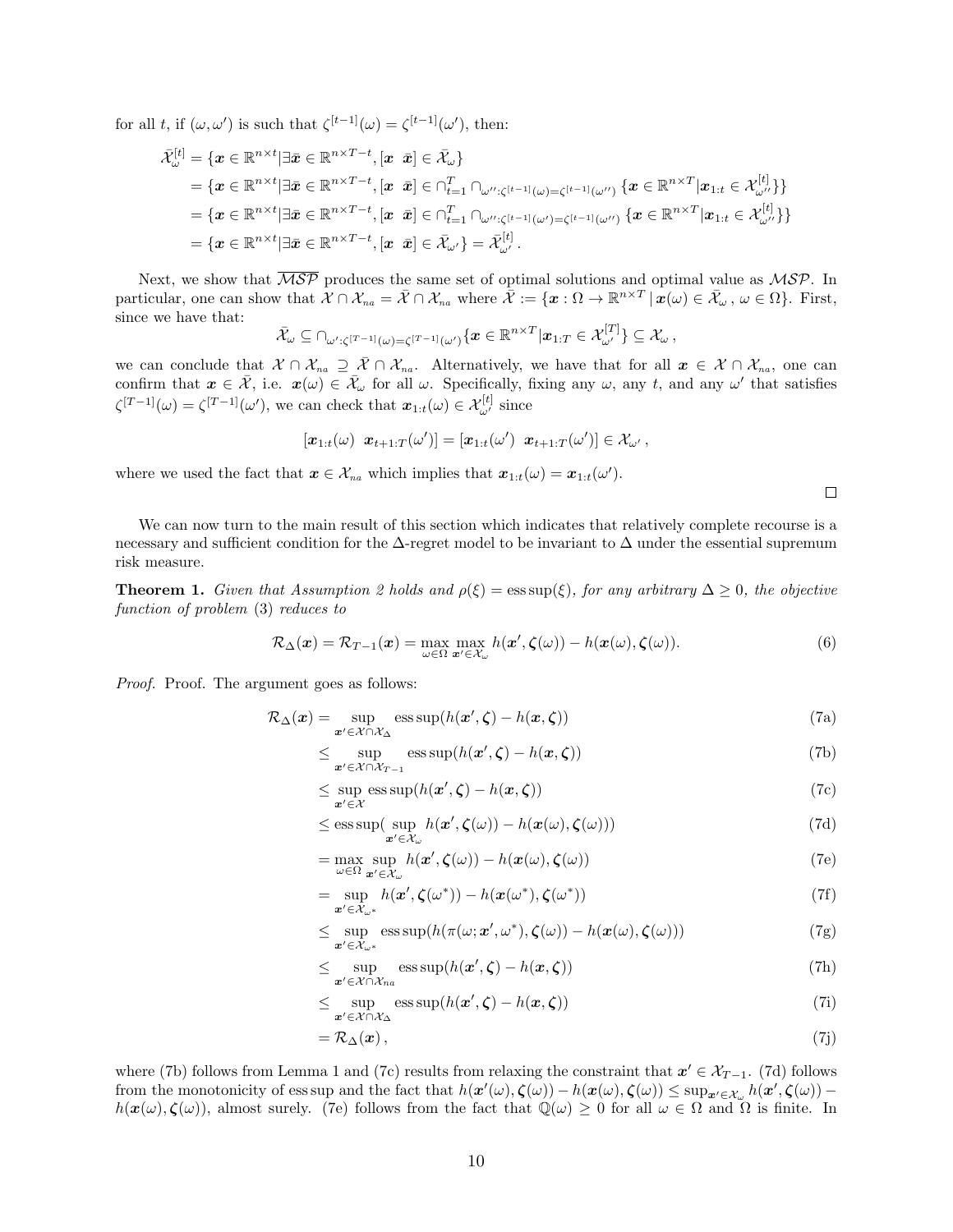(7f) we define  $\omega^*$  has any maximizer of (7e). In (7g), we let  $\pi(\cdot; \mathbf{x}', \omega^*)$  be a nonanticipative policy which implements  $x'$  under outcome  $\omega^*$  while implementing an arbitrarily chosen feasible action at each time point for all other outcomes, e.g.:

$$
\pi_t(\omega; \mathbf{x}', \omega^*) := \begin{cases}\n\mathbf{x}'_t & \text{if } \zeta(\omega)^{[t-1]} = \zeta(\omega^*)^{[t-1]} \\
\operatorname{arg} \min_{\bar{\mathbf{x}}_t : [\pi_{[t-1]}(\omega; \mathbf{x}', \omega^*)^\top \ \bar{\mathbf{x}}_t]^\top \in \mathcal{X}^{[t]}_{\omega}} ||\bar{\mathbf{x}}_t||_2 & \text{otherwise}\n\end{cases} \forall t.
$$
\n(8)

The fact that this policy exists and is in  $\mathcal{X} \cap \mathcal{X}_{na}$  is due to Assumption 2 (proof below) and motivates (7h). Finally, (7i) follows from the fact that  $\mathcal{X}_{na} \subseteq \mathcal{X}_{\Delta}$ .

We finalize this proof by providing more details about the three facts regarding  $\pi_t(\omega; \mathbf{x}', \omega^*)$ . First, this policy exists since we can construct it from  $t = 1, \ldots, T$  with the guarantee that the arg min in (8) is non-empty given that for all  $t$  and all  $\omega \in \Omega$ :

$$
\boldsymbol{\zeta}^{[t-1]}(\omega) = \boldsymbol{\zeta}^{[t-1]}(\omega^*) \Rightarrow \boldsymbol{\zeta}^{[t'-1]}(\omega) = \boldsymbol{\zeta}^{[t'-1]}(\omega^*), \ \forall 1 \leq t' \leq t \Rightarrow \pi_{[t]}(\omega; \boldsymbol{x}', \omega^*) \in \mathcal{X}^{[t]}_{\omega},
$$

while iteratively, from  $t = 2$  to  $t = T$ , and for all  $\omega \in \Omega$ :

$$
\pi_{[t-1]}(\omega; \mathbf{x}', \omega^*) \in \mathcal{X}_{\omega}^{[t-1]} \& \zeta^{[t-1]}(\omega) \neq \zeta^{[t-1]}(\omega^*)
$$
\n
$$
\Rightarrow \exists \bar{\mathbf{x}} \in \mathbb{R}^{n \times T - t + 1}, [\pi_{[t-1]}(\omega; \mathbf{x}', \omega^*) \quad \bar{\mathbf{x}}] \in \mathcal{X}_{\omega}
$$
\n
$$
\Rightarrow \exists \bar{\mathbf{x}}_t \in \mathbb{R}^{n \times 1}, [\pi_{[t-1]}(\omega; \mathbf{x}', \omega^*) \quad \bar{\mathbf{x}}_t] \in \mathcal{X}_{\omega}^{[t]}
$$
\n
$$
\Rightarrow \arg \min_{\bar{\mathbf{x}}_t : [\pi_{[t-1]}(\omega; \mathbf{x}', \omega^*)^\top \quad \bar{\mathbf{x}}_t]^\top \in \mathcal{X}_{\omega}^{[t]}} ||\bar{\mathbf{x}}_t||_2 \in \mathcal{X}_{\omega}^{[t]}
$$
\n
$$
\Rightarrow \pi_{[t]}(\omega; \mathbf{x}', \omega^*) \in \mathcal{X}_{\omega}^{[t]},
$$

where we first employ the definition of  $\pi_{[t-1]}(\omega; \mathbf{x}', \omega^*) \in \mathcal{X}_{\omega}^{[t-1]}$ , and then confirmed that the first vector of the  $\bar{x}$  matrix could be used to create a member of  $\mathcal{X}_{\omega}^{[t]}$ .

Now regarding  $\pi(\cdot; \mathbf{x}', \omega^*) \in \mathcal{X}$ , this is necessary the case as we just showed that  $\pi(\cdot; \mathbf{x}', \omega^*) \in \mathcal{X}_{\omega}^{[t]}$  for all t and  $\omega \in \Omega$ . Hence,  $\pi(\cdot; \mathbf{x}', \omega^*) \in \mathcal{X}_{\omega}^{[T]} = \mathcal{X}_{\omega}$  for all  $\omega$ . Furthermore,  $\pi(\cdot; \mathbf{x}', \omega^*) \in \mathcal{X}_{na}$  by construction. Namely, for any t, if  $\zeta(\omega)^{[t-1]} = \zeta(\omega^*)^{[t-1]} = \zeta(\omega^*)^{[t-1]}$ , then  $\pi_t(\cdot; \mathbf{x}', \omega^*) = \mathbf{x}'_t$ . Alternatively, for any  $(\omega, \omega')$  such that  $\zeta(\omega)^{[t-1]} = \zeta(\omega')^{[t-1]} \neq \zeta(\omega^*)^{[t-1]}$ , we can exploit the fact that:

$$
\boldsymbol{\zeta}^{[t-1]}(\omega) = \boldsymbol{\zeta}^{[t-1]}(\omega') \Rightarrow \boldsymbol{\zeta}^{[t'-1]}(\omega) = \boldsymbol{\zeta}^{[t'-1]}(\omega'), \ \forall 1 \leq t' \leq t,
$$

so that iteratively from  $t' = 2$  to  $t' = t$ , given that:

$$
\pi_{t'-1}(\omega;\boldsymbol{x}',\omega^*)=\pi_{t'-1}(\omega';\boldsymbol{x}',\omega^*)
$$

and that Assumption 2 implies that  $\mathcal{X}_{\omega}^{[t']} = \mathcal{X}_{\omega}^{[t]}$ , then necessarily

$$
\pi_{t'}(\omega; \boldsymbol{x}', \omega^*) = \arg \min_{\substack{\bar{\boldsymbol{x}}_{t'} : [\pi_{[t'-1]}(\omega; \boldsymbol{x}', \omega^*)^T \ \bar{\boldsymbol{x}}_t]^T \in \mathcal{X}_{\omega}^{[t']}}} \|\bar{\boldsymbol{x}}_{t'}\|_2
$$
\n
$$
= \arg \min_{\substack{\bar{\boldsymbol{x}}_{t'} : [\pi_{[t'-1]}(\omega'; \boldsymbol{x}', \omega^*)^T \ \bar{\boldsymbol{x}}_t]^T \in \mathcal{X}_{\omega'}^{[t']}}} \|\bar{\boldsymbol{x}}_{t'}\|_2 = \pi_{t'}(\omega'; \boldsymbol{x}', \omega^*).
$$

 $\Box$ 

At first glance, the result of Theorem 1 looks intuitive since essential supremum hedges against a single worst-case scenario. Thus imposing a nonanticipative structure on  $x' \in \mathcal{X}_{\Delta}$  will have no effect for any value of ∆. What is less intuitive is the role of Assumption 2. In this regard, the following example supports and illustrates our claims that the relatively complete recourse property is necessary to obtain this invariance, and that MSP can always be reformulated to satisfy this assumption.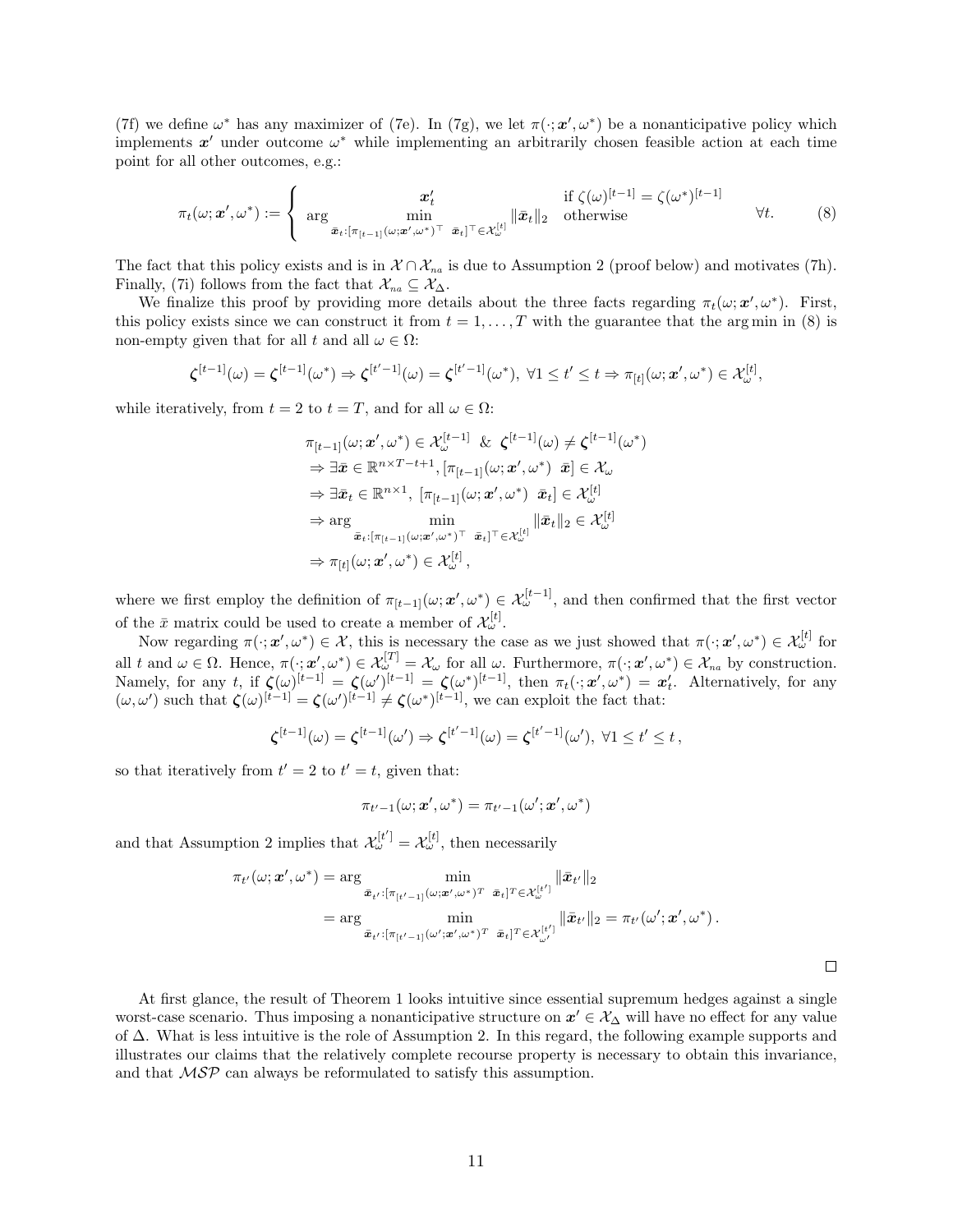**Example 2.** Consider a simple two-stage (i.e.  $T = 2$ ) problem, where the set of first and second stage actions are defined as  $A = \{a_1, a_2, a_3\}$  and  $B = \{b_1, b_2\}$ , respectively. After implementing the first stage decision, the decision maker is faced with two scenarios  $\omega_1$  or  $\omega_2$  with 10% and 90% chances respectively. We consider the following definition for  $\mathcal{X}$ :

$$
\mathcal{X} := \{ \boldsymbol{x} := \{\omega_1, \omega_2\} \to A \times B | \boldsymbol{x}(\omega_1) \in \mathcal{X}_{\omega_1}, \ \boldsymbol{x}(\omega_2) \in \mathcal{X}_{\omega_2} \},
$$

with:

$$
\mathcal{X}_{\omega_1} := \{(a_1, b_1), (a_3, b_1), (a_3, b_1)\}\
$$
  

$$
\mathcal{X}_{\omega_2} := \{(a_2, b_2), (a_3, b_1), (a_3, b_2)\}\
$$

In words, if the decision maker chooses  $a_1$ , he can react to  $\omega_1$  with  $b_1$  but has no feasible recourse against  $\omega_2$ . The reverse is true for  $a_2$ , while  $a_3$  enables both the  $b_1$  and  $b_2$  actions under  $\omega_1$  and  $\omega_2$  respectively. The profit function, defined only over feasible pairs, takes the form described in Table 3

|              | Actions $ h(x,\zeta(\omega_1)) $ | $h(\boldsymbol{x}, \boldsymbol{\zeta}(\omega_2))$ |
|--------------|----------------------------------|---------------------------------------------------|
| $(a_1, b_1)$ |                                  |                                                   |
| $(a_2, b_2)$ |                                  |                                                   |
| $(a_3, b_1)$ |                                  |                                                   |
| $(a_3, b_2)$ |                                  |                                                   |

Table 3: Profit function in Example 2

In this example,  $\mathcal{X}^{[1]}_{\omega_1} = \{a_1, a_3\} \neq \mathcal{X}^{[1]}_{\omega_2} = \{a_2, a_3\}$ , which indicates that Assumption 2 is violated. Furthermore there is only one feasible policy for the decision maker, i.e.  $\{\bar{x}\} = \{(a_3, b_1 1\{\omega = \omega_1\} +$  $b_2\mathbf{1}\{\omega=\omega_2\}\} = \mathcal{X} \cap \mathcal{X}_{na}$ . Focusing on this policy, one can compute the  $\Delta$ -regret under the essential supremum measure as follows. In the case of  $\Delta = 1$ , the feasible space for the benchmark policy becomes  $\boldsymbol{x}' \in \mathcal{X} \cap \mathcal{X}_1 = \mathcal{X} = \{\bar{\boldsymbol{x}}, \bar{\boldsymbol{x}}'\}$  with

$$
\bar{x}' := (a_1 1\{\omega = \omega_1\} + a_2 1\{\omega = \omega_2\}, b_1 1\{\omega = \omega_1\} + b_2 1\{\omega = \omega_2\}).
$$

We can thus conclude that:

$$
\mathcal{R}_1(\bar{x}) = \max_{\mathbf{x}' \in \{\bar{x}, \bar{\mathbf{x}'}\}} \operatorname{ess} \operatorname{sup}(h(\mathbf{x}', \zeta) - h(\bar{x}, \zeta))
$$
  
= max(ess sup(h(\bar{x}, \zeta) - h(\bar{x}, \zeta)), ess sup(h(\bar{x}', \zeta) - h(\bar{x}, \zeta)))  
= max(ess sup(0), ess sup(1)) = 1.

On the other hand, if  $\Delta = 0$ , we have that  $x' \in \mathcal{X} \cap \mathcal{X}_0 = \mathcal{X} \cap \mathcal{X}_{na} = {\bar{x}}$ , i.e. the benchmark decision must be chosen among the same sets of decision as for the decision maker. This naturally leads to  $\mathcal{R}_0(\bar{\mathbf{x}}) = 0$ . We therefore showed that when Assumption 2 is violated, it is possible that  $0 = \mathcal{R}_0(x) \neq \mathcal{R}_1(x) = 1$ .

We close this example with the observation that if the MSP was modified as proposed in Lemma 2, then we would have:

$$
\bar{\mathcal{X}}_{\omega_1} := \{ \mathbf{x} \in A \times B | x_1 \in \mathcal{X}_{\omega_1}^{[1]} \} \cap \{ \mathbf{x} \in A \times B | x_1 \in \mathcal{X}_{\omega_2}^{[1]} \} \cap \mathcal{X}_{\omega_1} \n= \{ \mathbf{x} \in A \times B | x_1 \in \mathcal{X}_{\omega_1}^{[1]} \cap \mathcal{X}_{\omega_2}^{[1]} \} \cap \mathcal{X}_{\omega_1} = \{ \mathbf{x} \in A \times B | x_1 \in \{a_3\} \} \cap \mathcal{X}_{\omega_1} = \{ (a_3, b_1) \}
$$

while

$$
\bar{\mathcal{X}}_{\omega_2} := \{ \boldsymbol{x} \in A \times B | x_1 \in \mathcal{X}_{\omega_1}^{[1]} \} \cap \{ \boldsymbol{x} \in A \times B | x_1 \in \mathcal{X}_{\omega_2}^{[1]} \} \cap \mathcal{X}_{\omega_2} = \{ (a_3, b_2) \}.
$$

Using  $\bar{\mathcal{X}} := \{x : \Omega \to A \times B \mid x(\omega) \in \bar{\mathcal{X}}_{\omega}, \omega \in \Omega\}$  instead of X does not affect the solution of the MSP since in any case  $\mathcal{X} \cap \mathcal{X}_{na} = {\bar{\mathcal{X}}} = \bar{\mathcal{X}} \cap \mathcal{X}_{na}$ . Yet, using  $\bar{\mathcal{X}}$  instead of  $\mathcal{X}$  does affect the  $\Delta$ -regret model given that under  $\bar{\mathcal{X}}$  now we have that  $\mathcal{R}_1(\bar{x}) = \mathcal{R}_0(\bar{x}) = 0$ . Intuitively, from the regret perspective the difference between the two models reduces to whether the benchmark policy is allowed to implement decisions that don't have a probability one guarantee to lead to long term feasibility.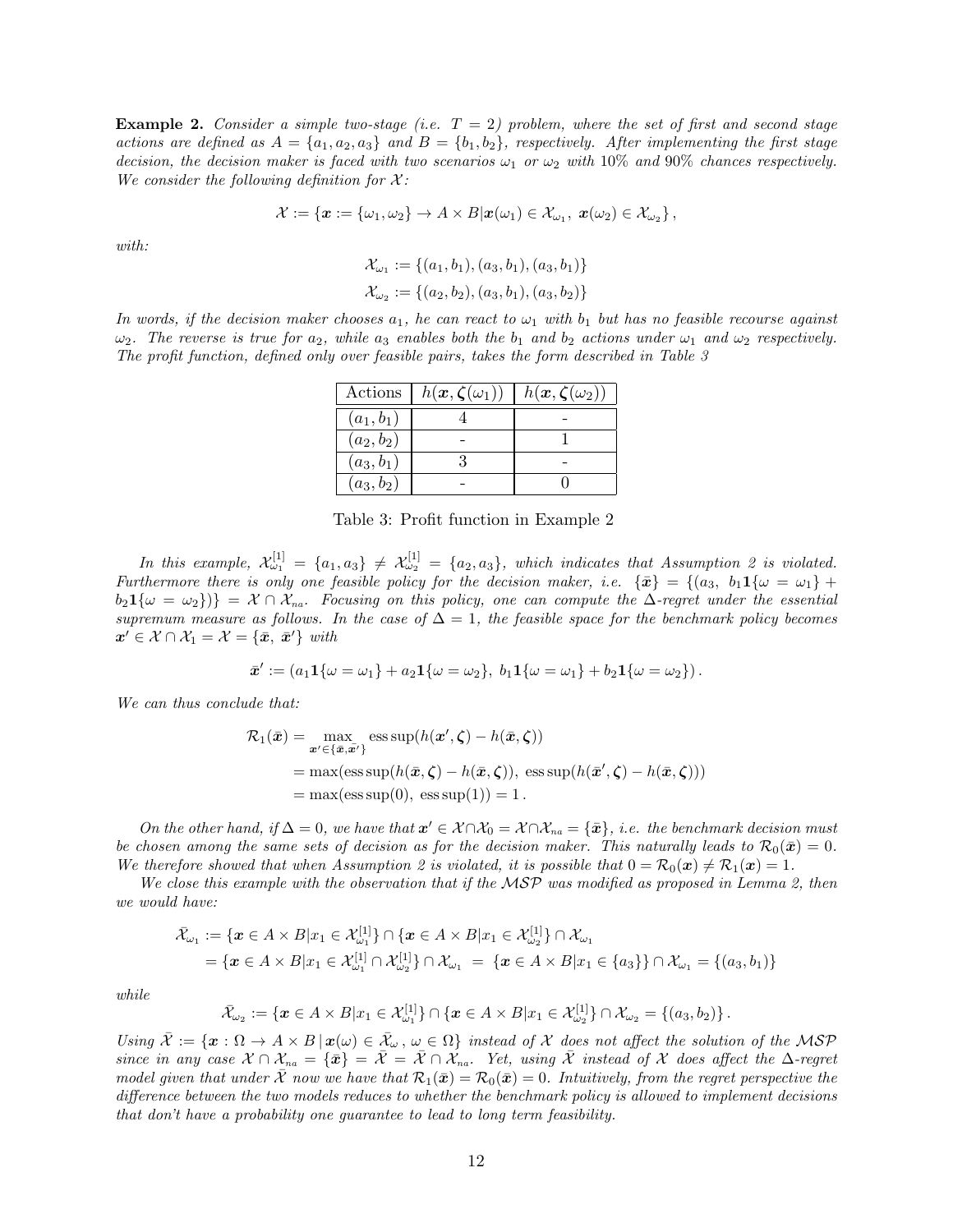### 4.2 The case of  $\rho(\xi) = \mathbb{E}_{\mathbb{Q}}[\xi]$

For a given probability measure Q, the expected value can be considered as another option among the popular risk measures. However, for any value of  $\Delta$  problem (3) produces the same optimal solution as MSP. This is formalized in the following proposition.

**Proposition 1.** Given that  $\rho(\xi) := \mathbb{E}_{\mathbb{Q}}[\xi]$ , for any arbitrary  $\Delta$ , problems (1) and (3) have the same set of optimal solutions as the MSP.

Proof. Proof. The argument goes as follows:

$$
\mathcal{R}_{\Delta}(\boldsymbol{x}) = \max_{\boldsymbol{x}' \in \mathcal{X} \cap \mathcal{X}_{\Delta}} \mathbb{E}_{\mathbb{Q}}[h(\boldsymbol{x}', \boldsymbol{\zeta}) - h(\boldsymbol{x}, \boldsymbol{\zeta})] \tag{9a}
$$

$$
= \max_{\mathbf{x}' \in \mathcal{X} \cap \mathcal{X}_{\Delta}} \mathbb{E}_{\mathbb{Q}}[h(\mathbf{x}', \zeta)] - \mathbb{E}_{\mathbb{Q}}[h(\mathbf{x}, \zeta)] \tag{9b}
$$

$$
= g(\Delta) - \mathbb{E}_{\mathbb{Q}}[h(\boldsymbol{x}, \boldsymbol{\zeta})]
$$
\n(9c)

with  $g(\Delta) := \max_{\mathbf{x}' \in \mathcal{X} \cap \mathcal{X}_{\Delta}} \mathbb{E}_{\mathbb{Q}}[h(\mathbf{x}', \zeta)],$  and where (9b) follows from linearity of the risk measure. The fact that  $\Delta$  only affects the constant  $g(\Delta)$  in (9c) allows us to conclude that the optimal solution sets of problem (3) is unaffected by  $\Delta$ . We also observe that:

$$
\underset{\boldsymbol{x}\in\mathcal{X}\cap\mathcal{X}_{na}}{\text{minimize}}\ \mathcal{R}_{\Delta}(\boldsymbol{x})\equiv\underset{\boldsymbol{x}\in\mathcal{X}\cap\mathcal{X}_{na}}{\text{maximize}}\ \mathbb{E}_{\mathbb{Q}}[h(\boldsymbol{x},\boldsymbol{\zeta})]-g(\Delta) \tag{10}
$$

hence the  $\Delta$ -regret model has the same optimal solution set as  $\mathcal{MSP}$  when  $\rho(\xi) = \mathbb{E}_{\mathbb{Q}}[\xi]$ .  $\Box$ 

While Proposition 1 establishes that all  $\Delta$ -regret models produce the same optimal solution under a risk neutral setting, we will see in our numerical experiments that optimal values do change for different values of  $\Delta$ . Interestingly, in the case of  $\Delta = 0$ , one can confirm that a risk neutral decision maker never experiences regret if she acts optimally.

**Corollary 1.** The optimal value of problem (3) with  $\Delta = 0$  and  $\rho(\xi) := \mathbb{E}_{\mathbb{Q}}[\xi]$  is equal to zero and achieved by the MSP solution.

*Proof.* Proof. This follows from the fact that  $\mathcal{X}_0 = \mathcal{X}_{na}$ , hence replacing  $g(\Delta) := \max_{\mathbf{x}' \in \mathcal{X} \cap \mathcal{X}_{na}} \mathbb{E}_{\mathbb{Q}}[h(\mathbf{x}', \zeta)]$ in equation (10) leads to:

$$
\begin{aligned}\n\min_{\mathbf{x}\in\mathcal{X}\cap\mathcal{X}_{na}} \mathcal{R}_{\Delta}(\mathbf{x}) &= \max_{\mathbf{x}\in\mathcal{X}\cap\mathcal{X}_{na}} \mathbb{E}_{\mathbb{Q}}[h(\mathbf{x},\boldsymbol{\zeta})] - g(\Delta) \\
&= \max_{\mathbf{x}\in\mathcal{X}\cap\mathcal{X}_{na}} \mathbb{E}_{\mathbb{Q}}[h(\mathbf{x},\boldsymbol{\zeta})] - \max_{\mathbf{x}'\in\mathcal{X}\cap\mathcal{X}_{na}} \mathbb{E}_{\mathbb{Q}}[h(\mathbf{x}',\boldsymbol{\zeta})] = 0\n\end{aligned}
$$

In particular, Proposition 1 and Corollary 1 suggest that the regret experienced by a decision maker can be decomposed into three positive components

$$
\mathcal{R}_{\Delta}(\boldsymbol{x}) = \max_{\boldsymbol{x}' \in \mathcal{X} \cap \mathcal{X}_{\Delta}} \rho(h(\boldsymbol{x}', \boldsymbol{\zeta}) - h(\boldsymbol{x}, \boldsymbol{\zeta}))
$$
\n
$$
= \left( \max_{\boldsymbol{x}' \in \mathcal{X} \cap \mathcal{X}_{\Delta}} \rho(h(\boldsymbol{x}', \boldsymbol{\zeta}) - h(\boldsymbol{x}, \boldsymbol{\zeta})) - \max_{\boldsymbol{x}' \in \mathcal{X} \cap \mathcal{X}_{0}} \rho(h(\boldsymbol{x}', \boldsymbol{\zeta}) - h(\boldsymbol{x}, \boldsymbol{\zeta})) \right)
$$
\n
$$
+ \left( \max_{\boldsymbol{x}' \in \mathcal{X} \cap \mathcal{X}_{0}} \rho(h(\boldsymbol{x}', \boldsymbol{\zeta}) - h(\boldsymbol{x}, \boldsymbol{\zeta})) - \max_{\boldsymbol{x}' \in \mathcal{X} \cap \mathcal{X}_{0}} \mathbb{E}_{\mathbb{Q}}[h(\boldsymbol{x}', \boldsymbol{\zeta}) - h(\boldsymbol{x}, \boldsymbol{\zeta})] \right)
$$
\n
$$
+ \max_{\boldsymbol{x}' \in \mathcal{X} \cap \mathcal{X}_{\Delta}} \mathbb{E}_{\mathbb{Q}}[h(\boldsymbol{x}', \boldsymbol{\zeta}) - h(\boldsymbol{x}, \boldsymbol{\zeta})]
$$
\n
$$
= \left( \max_{\boldsymbol{x}' \in \mathcal{X} \cap \mathcal{X}_{\Delta}} \rho(h(\boldsymbol{x}', \boldsymbol{\zeta}) - h(\boldsymbol{x}, \boldsymbol{\zeta})) - \max_{\boldsymbol{x}' \in \mathcal{X} \cap \mathcal{X}_{0}} \rho(h(\boldsymbol{x}', \boldsymbol{\zeta}) - h(\boldsymbol{x}, \boldsymbol{\zeta})) \right) \tag{11a}
$$

$$
+\left(\max_{\mathbf{x}'\in\mathcal{X}\cap\mathcal{X}_0} \rho\left(h(\mathbf{x}',\boldsymbol{\zeta})-h(\mathbf{x},\boldsymbol{\zeta})\right)-\max_{\mathbf{x}'\in\mathcal{X}\cap\mathcal{X}_0} \mathbb{E}_{\mathbb{Q}}\left[h(\mathbf{x}',\boldsymbol{\zeta})-h(\mathbf{x},\boldsymbol{\zeta})\right]\right) \tag{11b}
$$

$$
+\,\mathbb{E}_{\mathbb{Q}}[h(\boldsymbol{x}^*,\boldsymbol{\zeta})]-\mathbb{E}_{\mathbb{Q}}\left[h(\boldsymbol{x},\boldsymbol{\zeta})\right].\tag{11c}
$$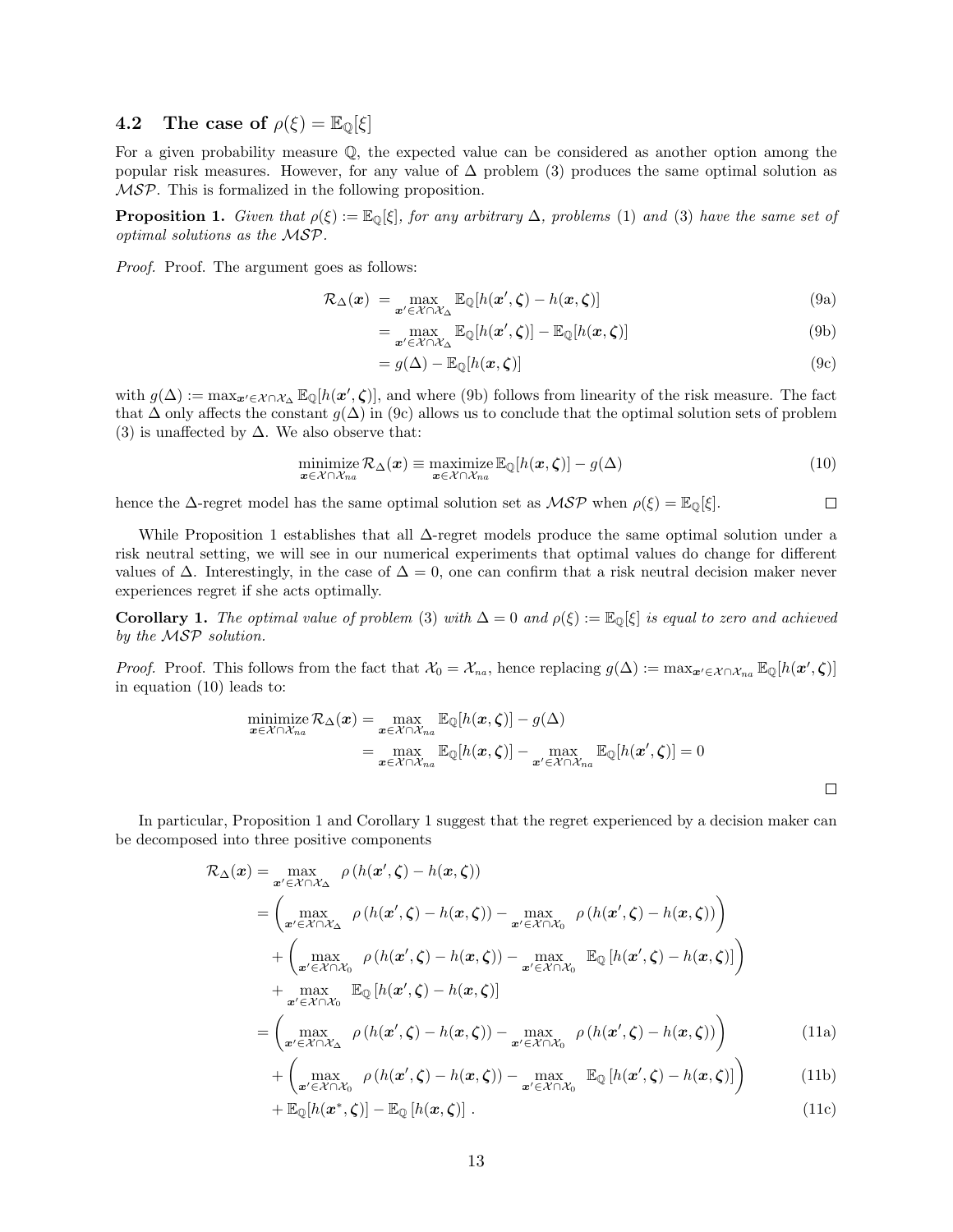The first component (11a) captures the part of the regret which comes from the information that is out of the decision maker reach. The second component (11b) captures a part of the regret that comes from risk aversion of the decision maker. Finally, the last component (11c) comes from not being optimal with respect to the risk neutral version of MSP.

### 4.3 The case of coherent risk measures

In a more general context, it is well-known (see Artzner et al. (1999)) that any coherent risk measure can be represented using a worst-case expectation formulation :

$$
\rho(\xi):=\sup_{\mathbb{P}\in\mathcal{P}}\mathbb{E}_{\mathbb{P}}[\xi],
$$

where  $P$  is a non-empty convex set of probability measures that, in the distributionally robust optimization literature, is also referred as an ambiguity set known to contain the true underlying measure Q.

**Definition 4.** The ambiguity set  $P$  is a bounded convex set which implies that

$$
\sup_{\mathbb{P}\in\mathcal{P}}\mathbb{E}_{\mathbb{P}}[\xi]=\max_{\boldsymbol{p}\in\mathcal{D}\cap\mathcal{M}}\sum_{\omega\in\Omega}p_{\omega}\xi(\omega)
$$

where  $\xi : \Omega \to \mathbb{R}, \mathcal{M} \subset \mathbb{R}^{|\Omega|}$  is the simplex set, and  $\mathcal{D} \subset \mathbb{R}^{|\Omega|}$  denotes a general convex and compact set.

Taking advantage of Definition 4, problem (3) can be cast as a two-stage robust optimization problem. This is formalized in the following proposition.

**Proposition 2.** Given  $\rho(\xi) := \sup_{\mathbb{P}\in\mathcal{P}} \mathbb{E}_{\mathbb{P}}[\xi]$ , problem (3) reduces to

minimize 
$$
\max_{\mathbf{x} \in \mathcal{X} \cap \mathcal{X}_{na}} \min_{\mathbf{x}' \in \mathcal{X} \cap \mathcal{X}_{\Delta}} \min_{r, v} \n\begin{aligned}\n& r \tag{12a} \\
& s.t. \quad \delta^*(v|\mathcal{D}) - v_\omega + h(\mathbf{x}'(\omega), \zeta(\omega)) - h(\mathbf{x}(\omega), \zeta(\omega)) \le r, \ \forall \omega \in \Omega,\n\end{aligned}
$$
\n
$$
(12a)
$$

where  $r \in \mathbb{R}$ ,  $v \in \mathbb{R}^{|\Omega|}$  and  $\delta^*(v|\mathcal{D}) := \sup_{p \in \mathcal{D}} p^T v$  represents the support function of  $\mathcal{D}$ .

Proof. Proof. Taking advantage of worst-case expectation risk measure, problem (3) leads to

$$
\mathcal{R}_{\Delta}(\boldsymbol{x}) = \max_{\boldsymbol{x}' \in \mathcal{X} \cap \mathcal{X}_{\Delta}} \rho(h(\boldsymbol{x}', \boldsymbol{\zeta}) - h(\boldsymbol{x}, \boldsymbol{\zeta}))
$$
  
= 
$$
\max_{\boldsymbol{x}' \in \mathcal{X} \cap \mathcal{X}_{\Delta}} \max_{\boldsymbol{p} \in \mathcal{D} \cap \mathcal{M}} \sum_{\omega \in \Omega} p_{\omega} h(\boldsymbol{x}'(\omega), \boldsymbol{\zeta}(\omega)) - h(\boldsymbol{x}(\omega), \boldsymbol{\zeta}(\omega)).
$$

Using epigraph variable  $r$ , this can be alternatively rewritten as

$$
\mathcal{R}_{\Delta}(\boldsymbol{x}) = \max_{\boldsymbol{x}' \in \mathcal{X} \cap \mathcal{X}_{\Delta}} \min_{r} \quad r \quad \text{s.t.} \quad \sum_{\omega \in \Omega} p_{\omega} h(\boldsymbol{x}'(\omega), \boldsymbol{\zeta}(\omega)) - h(\boldsymbol{x}(\omega), \boldsymbol{\zeta}(\omega)) \le r, \ \forall \boldsymbol{p} \in \mathcal{D} \cap \mathcal{M} \quad (13)
$$
\n
$$
r \in \mathbb{R}.
$$

Letting  $g(x, x', p) := \sum_{\omega \in \Omega} p_{\omega} h(x'(\omega), \zeta(\omega)) - h(x(\omega), \zeta(\omega))$  and applying Theorem 2 in Ben-Tal et al. (2015), we get:

$$
\max_{\mathbf{p}\in\mathcal{D}\cap\mathcal{M}} g(\mathbf{x}, \mathbf{x}', \mathbf{p}) = \inf_{\mathbf{v}} \delta^*(\mathbf{v}|\mathcal{D}) - \inf_{\mathbf{p}\in\mathcal{M}} \mathbf{p}^\top \mathbf{v} - g(\mathbf{x}, \mathbf{x}', \mathbf{p})
$$
(14a)

$$
= \inf_{\mathbf{v}} \delta^*(\mathbf{v}|\mathcal{D}) - \inf_{\mathbf{p}:\,\mathbf{p}\geq 0,\,\sum_{\omega\in\Omega} \mathbf{p}_{\omega}=1} \sum_{\omega\in\Omega} \mathbf{p}_{\omega}(v_{\omega}-h(\mathbf{x}'(\omega),\boldsymbol{\zeta}(\omega)) + h(\mathbf{x}(\omega),\boldsymbol{\zeta}(\omega))) \tag{14b}
$$

$$
= \inf_{\mathbf{v}} \delta^*(\mathbf{v}|\mathcal{D}) - \min_{\omega \in \Omega} \ v_{\omega} - h(\mathbf{x}'(\omega), \boldsymbol{\zeta}(\omega)) + h(\mathbf{x}(\omega), \boldsymbol{\zeta}(\omega)) \tag{14c}
$$

$$
= \inf_{\mathbf{v}} \max_{\omega \in \Omega} \delta^*(\mathbf{v}|\mathcal{D}) - v_\omega + h(\mathbf{x}'(\omega), \boldsymbol{\zeta}(\omega)) - h(\mathbf{x}(\omega), \boldsymbol{\zeta}(\omega)), \tag{14d}
$$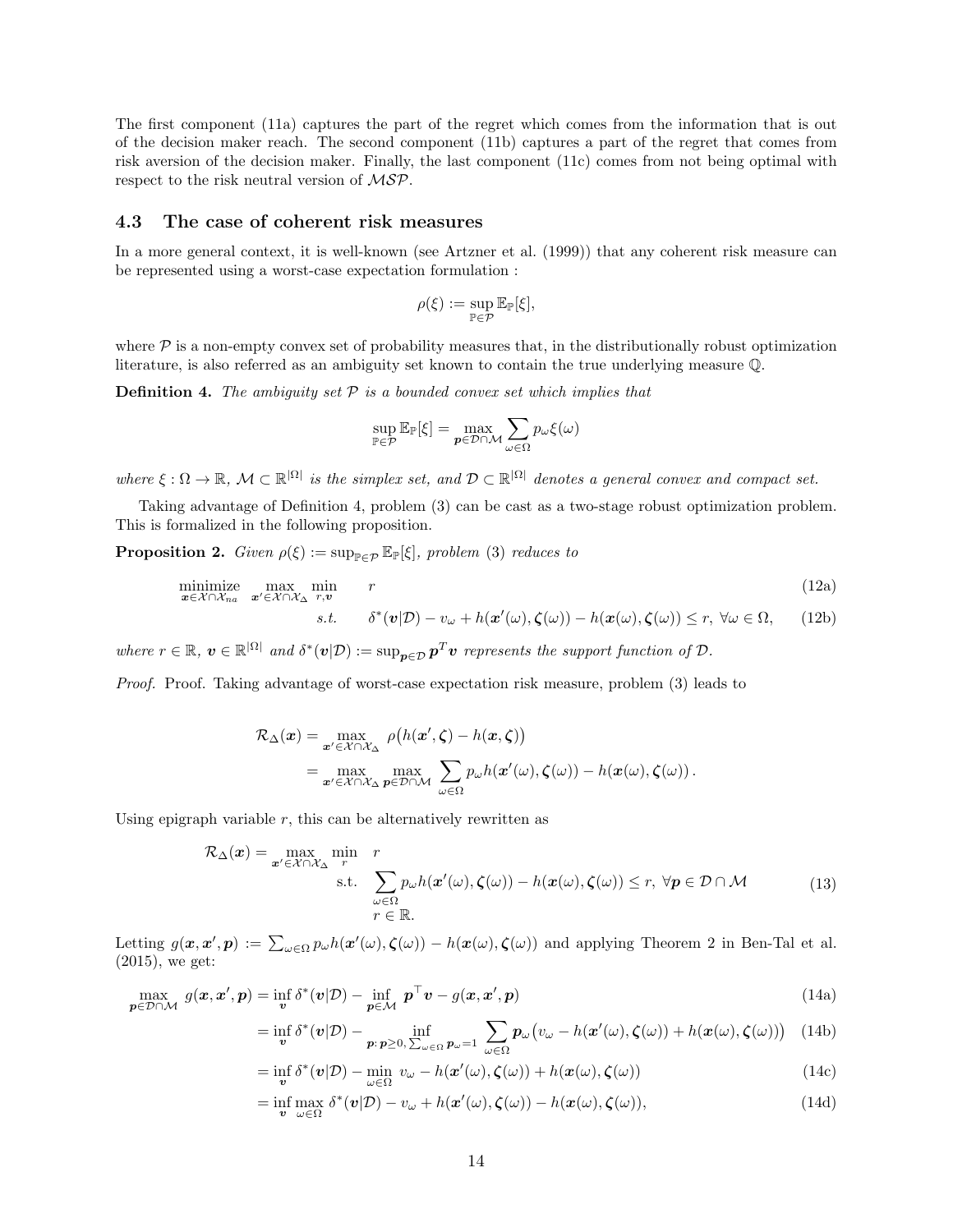where  $v \in \mathbb{R}^{|\Omega|}$  and (14c) follows from the fact that searching over worst-case distribution is indeed searching over the worst-case outcome. Plugging this result back into equation (13) leads to the two-stage optimization model presented in (12).  $\Box$ 

In general, problem (12) is a non-linear two-stage robust optimization problem. However, under a number of popular ambiguity sets, support function of  $\delta^*(v|\mathbb{P})$  renders a linear programming representation which in turn makes (12) a robust linear two-stage program. Such choices include the sets associated to Conditional Value-at-Risk or expectiles (see Bellini and Bernardino (2017)), and, in the DRO literature, some type-1 Wasserstein ambiguity sets (see Mohajerin Esfahani and Kuhn (2018)) or some sets based on hypothesis testing (see Bertsimas et al. (2018)).

**Corollary 2.** Given that Assumption 1 is satisfied and that  $\mathcal{D} := \{ \mathbf{p} \in \mathbb{R}^{|\Omega|} \mid \exists \mathbf{q} \in \mathbb{R}^{n_q}, B_p \mathbf{p} + B_q \mathbf{q} \leq \mathbf{b} \},\$ where  $B_p \in \mathbb{R}^{m \times |\Omega|}$ ,  $B_q \in \mathbb{R}^{m \times n_q}$ ,  $b \in \mathbb{R}^m$ , then problem (12) reduces to the following robust two-stage linear optimization problem:

$$
\min_{\mathbf{x} \in \mathcal{X} \cap \mathcal{X}_{na}} \max_{\mathbf{x}' \in \mathcal{X} \cap \mathcal{X}_{\Delta} \ r, \ v, \lambda} \ n
$$
\n
$$
s.t. \quad \lambda^{\top} \mathbf{b} - v_{\omega} + \sum_{t=1}^{T} \mathbf{c}_{t}^{\top} (\zeta(\omega)) (\mathbf{x}'_{t}(\omega) - \mathbf{x}_{t}(\omega)) \le r, \ \forall \omega \in \Omega
$$
\n
$$
B_{\varrho}^{\top} \lambda = v
$$
\n
$$
B_{\varrho}^{\top} \lambda = 0
$$
\n
$$
r \in \mathbb{R}, \ v \in \mathbb{R}^{|\Omega|}, \ \lambda \in \mathbb{R}_{+}^{m}.
$$
\n
$$
(15)
$$

Proof. Proof. We define

$$
\mathcal{D}':=\{\boldsymbol{p}'\in\mathbb{R}^{|\Omega|+n_q}\,|\,\exists\,\boldsymbol{p}\in\mathbb{R}^{|\Omega|},\,\boldsymbol{q}\in\mathbb{R}^{n_q},\boldsymbol{p}'=[\boldsymbol{p}^\top\,\boldsymbol{q}^\top]^\top,\,B\boldsymbol{p}'\leq\boldsymbol{b}\}
$$

where  $B := [B_p \ B_q]$  so that  $\mathcal{D} := \{p \in \mathbb{R}^{n_p} \mid \exists p' \in \mathcal{D}', p = Ap'\}$ , where  $A := [I \ 0]$ . Since  $\mathcal{D}$  is an affine projection  $\mathcal{D}'$ , we have that

$$
\delta^*(\mathbf{v}|\mathcal{D}) = \sup_{\mathbf{p}':B\mathbf{p}'\leq \mathbf{b}} \mathbf{v}^\top A \mathbf{p}' = \inf_{\lambda \geq 0:A^\top \mathbf{v} = B^\top \lambda} \mathbf{b}^\top \lambda,
$$

where we exploited strong LP duality theory, given that  $D$ , and implicitly  $D'$ , is non-empty. After replacing B by using its definition and reintegrating the infimum operation in constraint (12b) we get problem (15).  $\Box$ 

**Example 3.** Conditional Value-at-Risk (CVaR) evaluates the conditional expectation of the random variable  $\xi$  under  $\alpha$ % worst scenarios and mathematically takes the form of

$$
CVaR_{\alpha}(\xi) := \inf_{t} \ t + \frac{1}{1-\alpha} \mathbb{E}_{\bar{p}}[\max(0, -\xi - t)],\tag{16}
$$

where  $\bar{p}$  denotes the reference probability distribution. It has the following worst-case expectation representation (see Rockafellar et al. (2006)):

$$
CVaR_{\alpha}(\xi) := \sup_{\mathbf{p} \in \mathcal{D} \cap \mathcal{M}} \sum_{\omega \in \Omega} p_{\omega} X(\omega), \tag{17}
$$

where  $\mathcal{D} := \{ \mathbf{p} \in \mathbb{R}^{|\Omega|} \, | \, \mathbf{p} \le \bar{\mathbf{p}}/(1-\alpha) \},\$  where  $\bar{p}_{\omega} := \mathbb{Q}(\omega)$ . Based on Corollary 2, we get the following two-stage linear program:

$$
\min_{\mathbf{x}\in\mathcal{X}\cap\mathcal{X}_{na}}\max_{\mathbf{x}'\in\mathcal{X}\cap\mathcal{X}_{\Delta}}\min_{r,\mathbf{v}}\qquad r\tag{18a}
$$

$$
s.t. \qquad \frac{\bar{\mathbf{p}}^{\top}\mathbf{v}}{1-\alpha} - v_{\omega} + \sum_{t=1}^{T} \mathbf{c}_t^{\top}(\boldsymbol{\zeta}(\omega))(\mathbf{x}_t'(\omega) - \mathbf{x}_t(\omega)) \le r, \ \forall \omega \in \Omega \tag{18b}
$$

$$
r \in \mathbb{R}, \, \boldsymbol{v} \in \mathbb{R}_+^{|\Omega|}.\tag{18c}
$$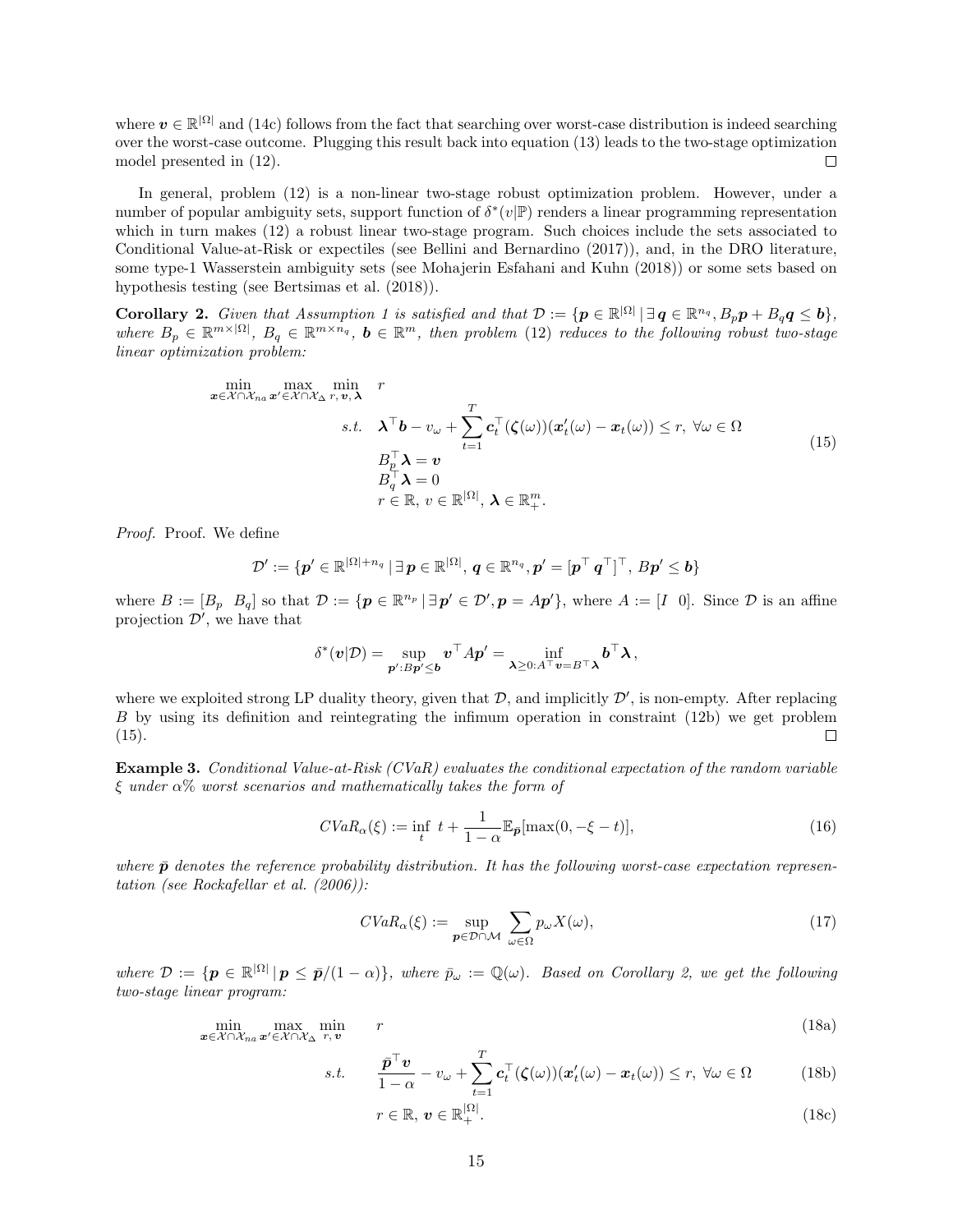Solving problem (15) in polynomial time is likely to be in general impossible as the class of two-stage robust linear optimization problems is known to be NP-hard, see Ben-Tal et al. (2004). However, there is a variety of exact and approximate solution schemes that can practically solve problem (15), see (Poursoltani and Delage 2021, Section 3.1). One such exact approach is the column-and-constraint generation algorithm proposed in Zeng and Zhao (2013). The procedure expresses the inner minimization problem through its KKT conditions which in turn can be expressed as a mixed-integer linear program (MILP), solving the resulting min-max problem using an iterative scheme. Such a procedure can be directly applied to problem (15) which we briefly discuss in Appendix B. We remark that the effectiveness of the columnand-constraint generation algorithm heavily relies on the the ability to efficiently solve the inner MILP. However, the McCormick inequalities which are typically used to linearize the KKT conditions lead to weak linear relaxations for the inner MILP. When using the Conditional Value-at-Risk, one can strengthen the mixed-integer formulation by taking advantage both of structure of the ambiguity set, which leads to improved computational efficiency. This strengthened formulation is also discussed in Appendix B.

We finish this section by remarking that alternative two-stage robust formulation exists for problems (12) and (15) as suggested by Bertsimas and de Ruiter (2016) for the two-stage linear programming case and de Ruiter et al. (2018) for the two-stage non-linear case. This could be of practical interest for problems (12). Under Assumption 1,  $X \cap X_{\Delta}$  is a polyhedral set while in general constraint (12b) is a non-linear convex constraint due to the support function  $\delta^*(v|\mathcal{D})$ . As suggested by de Ruiter et al. (2018), one can dualize the inner minimization problem in problems (12), interchanging the order of the maximization over  $x' \in$  $X \cap X_\Delta$  and the newly introduced dual variables  $\lambda$ , and finally dualizing the new inner maximization over  $x' \in \mathcal{X} \cap \mathcal{X}_{\Delta}$ . The resulting two-stage problem will have linear first and second stage constraints, while all non-linear constraint will now appear in the maximization problem. Such reformulation could open up new avenues for exact and approximate solution approaches for regret minimization problems.

### 5 Numerical experiments

In this section, we conduct two numerical studies to provide numerical insights on the relationship between the amount of look-ahead  $(\Delta)$  allowed for the benchmark policy, the level of risk aversion on the solution quality, and the level of regret. To this end, Section 5.1 studies a single-stage single-item newsvendor problem, which reduces to either the ex-post (EP-RAR) or ex-ante (EA-RAR) problems discussed in the introduction. By comparing the two regret models as well as the solution resulting from  $\mathcal{MSP}$  we aim to shed light on the conditions in which each method produces the least conservative solution. In Section 5.2, we consider the multi-period inventory problem discussed in Section 3.3. The multi-stage nature of the problem allows us to benchmark multiple values of  $\Delta$  including fractional values and measure the level of regret. In addition, we examine the breakdown of regret as this is expressed in (11). In both studies, we measure risk using Conditional Value-at-Risk as it allows to easily control the level of risk aversion with a single parameter, namely  $\alpha$ . Solutions to the regret models that appear in each study can be obtained using the column-and-constraint generation algorithm discussed in Appendix B.

#### 5.1 Newsvendor problem

In this section, we consider a single-item newsvendor problem in which  $h(x,\zeta) = p \min(x,\zeta) - cx$  denotes the profit function,  $p > 0$  is the sales price,  $c < p$  is the ordering cost, and  $\zeta$  is the random demand following a discrete uniform distribution with 10000 scenarios taking values in  $[8, 12]$ . The ordering decision x is constrained in  $\mathcal{X} = [8, 12]$ . Using  $\rho(\xi) = \text{CVaR}_{\alpha}(\xi)$ , we solve problem (3) for  $\Delta = 0$  and  $\Delta = 1$ , as well as the corresponding CVaR minimization problem (1).

To compare the ordering decisions from the three utility functions we consider instances where  $(p, c) \in$  $\{(10, 1), (10, 5), (10, 9)\}.$  Figure 3 plots the optimal regret and Figure 4 plots the optimal ordering levels as a function of  $\alpha$ . We observe the following: (i) For  $\alpha = 0$ , all models reduce to minimizing expected loss, thus all models produce the same optimal solution, as suggested by Proposition 1, despite that the optimal regret is different. (ii) For  $\alpha = 1$ , both  $\Delta = 0$  and  $\Delta = 1$  produce the same optimal ordering decision. This is not surprising as the risk measure reduces to  $\rho(\xi) = \text{CVaR}_1(\xi) = \text{ess sup}(\xi)$  and from Theorem 1 we know that both regret models will achieve the same optimal regret, see Figure 3. Note that in general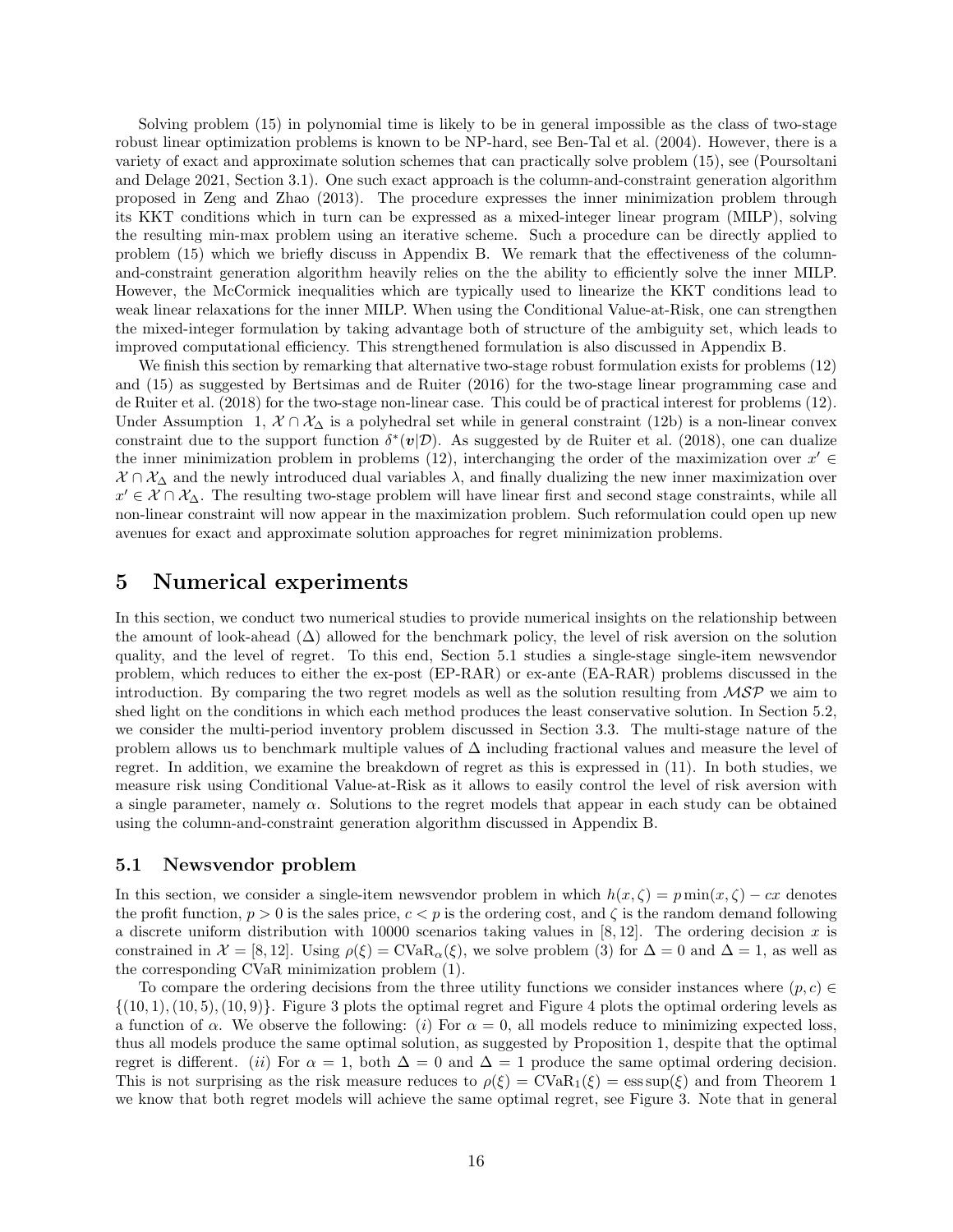it is possible that the two regret models produce different optimal solutions, however, this is not the case in this one-dimensional example. (iii) Although all models result in the same ordering levels for  $\alpha = 0$ , as the value of  $\alpha$  increases both  $\Delta$ -regret models result in significantly larger ordering levels compared to the CVaR minimization problem. If we interpret the behavior of the decision maker to be "less conservative" if her order is large, then the results provide further evidence that regret minimization models provide less conservative solutions than CVaR minimization. Similar behavior was observed when other demand distribution were considered such as symmetric and skewed Beta distributions (not presented in this paper). (iv) The ordering decisions for both  $\Delta$  models is the same for  $p = 2c$  due to the symmetric nature of the distributions. For  $p > 2c$ ,  $\Delta = 1$  is less conservative while the reverse is true for the  $p < 2c$  case. This can be intuitively interpreted as follows: when the profit margin  $p - c$  is large, see  $(p, c) = (10, 1)$ , then for  $\Delta = 1$  under-ordering will induce a large regret as the benchmark decision is chosen after observing the demand and due to the large profit margin over producing will induce lower regret.  $\Delta = 0$  on the other hand, produces slightly more conservative ordering decisions as the benchmark decision is chosen before the demand realizes. In contrast, the reverse behavior is true if profit margin  $p - c$  is small, see  $(p, c) = (10, 9)$ . The ordering decisions from both  $\Delta$  models is significantly lower as the profit margin is small with  $\Delta = 0$ producing less conservative decisions than with  $\Delta = 1$ . (v) It is interesting to observe that for  $(p, c) = (10, 1)$ and  $(p, c) = (10, 9)$  both  $\Delta$ -regret models have the same optimal regret. This is due to the fact that the demand follows a uniform distribution which is symmetric.

To better understand the optimal ordering levels from the ∆-regret models, we now take a look at the behavior of the benchmark ordering levels x'. For  $\Delta = 1$ , as the benchmark policy can adapt to the demand, the optimal ordering decisions is  $x'^* = \zeta$ . Thus its decision is not affected by the  $\alpha$  level and as consequence the ordering level x<sup>\*</sup> is also constant across all  $\alpha$  values. For  $\Delta = 0$ , for any  $x \in \mathcal{X}$  problem (3b) is in general non-convex. For the optimal  $x^*$  and  $\alpha > 0$  problem (3b) has two global maximizers depicted in red in Figure 5. Therefore, the benchmark policy can be thought as a randomized policy. For the optimal  $x^*$ we can thus equivalently express (3b) as

$$
\mathcal{R}_{\Delta}(x^*) = \sup_{F \in \mathcal{F}(x_1^{'}*, x_2^{'}*)} \mathbb{E}_{x' \sim F} \left[ \rho(h(x', \zeta) - h(x^*, \zeta)|x') \right] \tag{19}
$$

where  $\mathcal{F}(x_1^{\prime\ast},x_2^{\prime\ast})$  is the family of all Bernoulli distributions supported on the two global maximizers of problem (3b). Using the optimizer  $F^*$  of (19), we can now construct  $\mathbb{E}_{F^*}(x'^*)$  which is depicted in blue in Figure 5. The downwards sloping behavior of  $\mathbb{E}_{F^*}(x'^*)$  as  $\alpha$  increases in  $(p, c) = (10, 1)$  partly explains the downward sloping behavior of the ordering decision  $x^*$  in the range  $\alpha \in (0, 0.5)$  as the decision maker is trying to minimize her regret compared to the benchmark policy thus orders less. However, in the range  $\alpha \in (0.5, 1]$  the decision maker is more concerned about the worst-case behavior of the regret thus her ordering decision is less affected by the probability the adversary assigns to each of its actions. The reverse is true for  $(p, c) = (10, 9)$ .



Figure 3: Optimal Regret for different value of  $\Delta$ ,  $\alpha$  and  $(p, c)$ .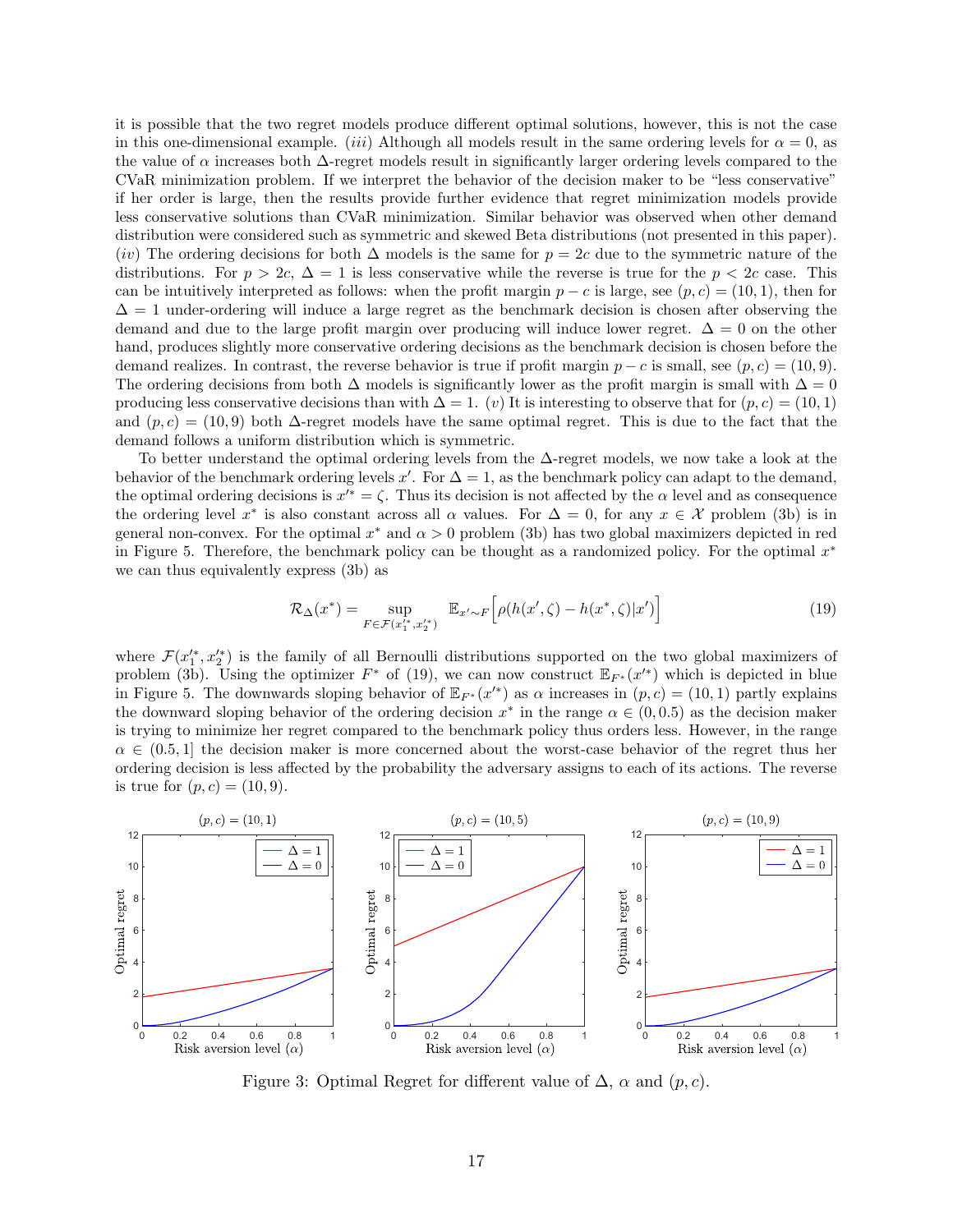

Figure 4: Optimal ordering levels for ∆-regret and CVaR minimization using a discrete Uniform demand distribution.



Figure 5: Optimal adversarial ordering levels. For each  $\alpha$  the two global optimizers of (3b) are given in red, while blue depicts the mean  $\mathbb{E}_{F^*}(x^{\prime *})$  of the adversarial randomized policy.

### 5.2 Multi-period inventory management problem

In this section, we revisit the multi-stage inventory management problem described in Section 3.3 and consider an instance with 3 production facilities and a three day horizon. We assume that the demand information for the next day can be progressively collected in the middle and on the next morning; however, the production can only be planned at the beginning of each day at which point the full demand of the day is known. Overall, the outcome space includes 16 scenarios ( $|\Omega| = 16$ ). The scenario tree that describes the evolution of the random demand, demand realizations and other parameters of the inventory model are presented in Appendix C. The experiments are conducted over the risk aversion levels of  $\alpha = n/16$ , where  $n \in \{0, 1, ..., 16\}$ . We remark that although we present results for a single instance, when tested on other randomly generated instances the insights from the results presented were qualitatively the same.

The first experiment compares the optimal  $\Delta$ -regret values for  $\Delta \in \{0, 0.5, 1, 1.5, 2\}$  at different levels of risk aversion  $\alpha$ . The results are presented in Figure 6. Looking at the figure, one can remark that for any fixed look-ahead level, increasing the risk aversion level leads to an increased minimal ∆-regret. This originates from the fact that the Conditional Value-at-Risk only considers the worst-case  $(1 - \alpha) \cdot 100\%$ of scenarios, e.g. while at  $\alpha = 0\%$  it incorporates all the scenarios, at  $\alpha = 100\%$  it measures the regret with respect to the worst-case scenario. On the other hand, when fixing the risk aversion level, the results demonstrate an increase in the minimal regret as the look-ahead level  $\Delta$  increases from 0 to 2. This is in line with fact that as  $\Delta$  increases, we are gradually relaxing the nonanticipativity constraints imposed on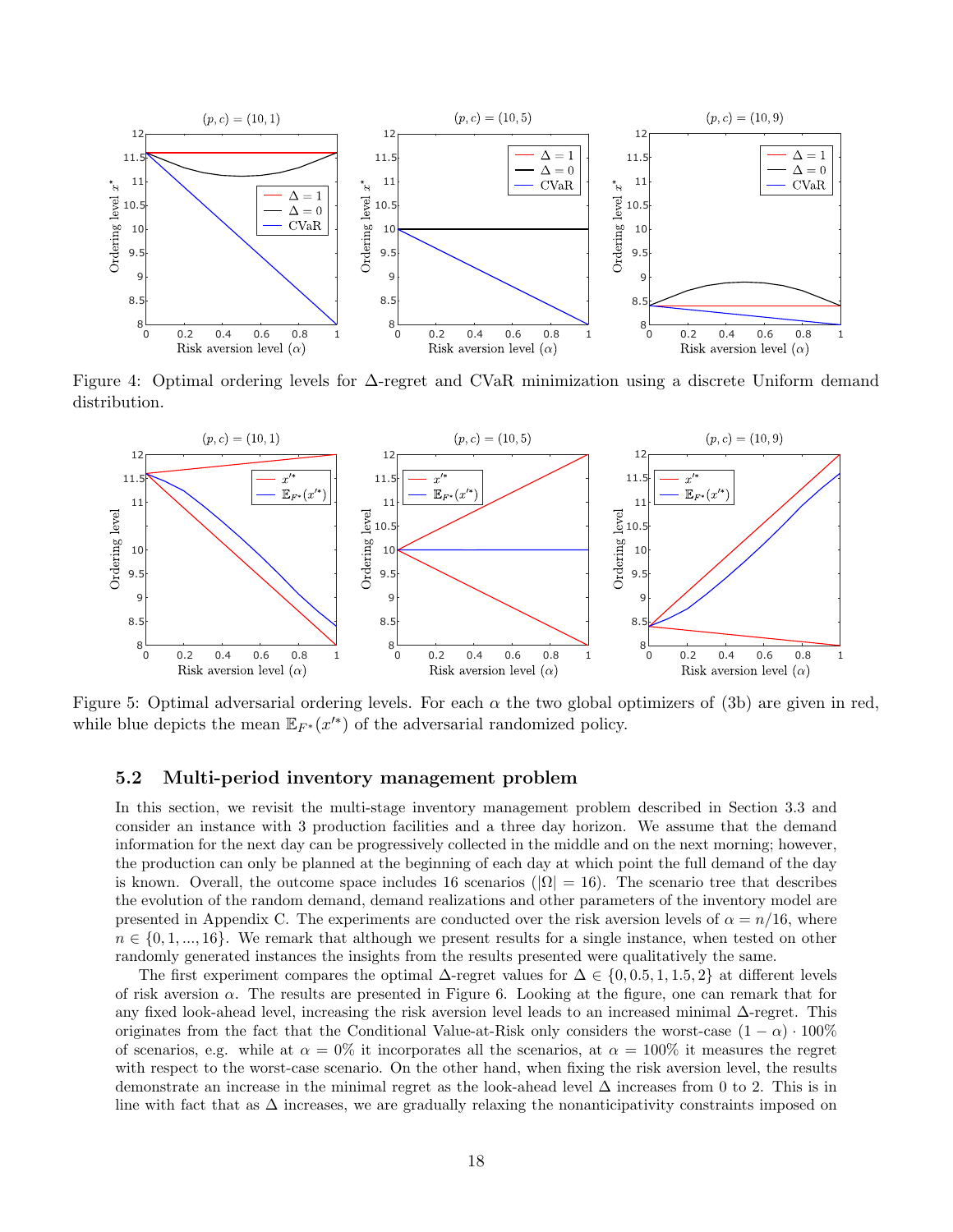

Figure 6: Optimal  $\Delta$ -regret using Conditional Value-at-Risk at different risk aversion level  $\alpha$ 

the set of benchmark policies, as suggested in Lemma 1. Moreover, we can observe that as the risk aversion level reaches 100%, i.e.,  $\rho(\xi) = \text{CVaR}_1(\xi) = \text{ess sup}(\xi)$ , all regret models achieve the same regret, verifying Theorem 1 which stated that all models are equivalent under the essential supremum risk measure. At the opposite side of the graph, one sees that the minimal risk for the regret model with  $\Delta = 0$  converges to zero as predicted by Corollary 1.



Figure 7: Regret breakdown for different ∆-regret optimal solutions.

The second set of results presents a breakdown of regret as this is expressed in equation (11). To this end, using the optimal solutions of  $\Delta \in \{0, 1, 2\}$  we evaluate the three expression in (11) which can be interepretted as the "look ahead regret" (11a), "risk-aversion regret" (11b) and "regret of being suboptimal w.r.t.  $\mathcal{MSP}^{\prime\prime}$  (11c). Figure 7 presents the cumulative breakdown of the regret. As expected, for  $\alpha = 0\%$ , the "risk-aversion regret" is zero for all  $\Delta$  by definition, while for  $\alpha = 100\%$  the "look ahead regret" is zero for all  $\Delta$  as suggested by Theorem 1. In fact, the "look ahead regret" decreases as  $\alpha$  increases. For  $\Delta = 0$ , by definition the "look ahead regret" is zero indicating that regret is a combination of the "risk-aversion regret" and "regret of being suboptimal w.r.t.  $\mathcal{MSP}$ ". It is interesting to observe that the "regret of being suboptimal w.r.t.  $\mathcal{MSP}$ " is relatively low in the range of  $\alpha \in [0,0.6]$  but constitutes roughly half of the total regret when  $\alpha = 1$ .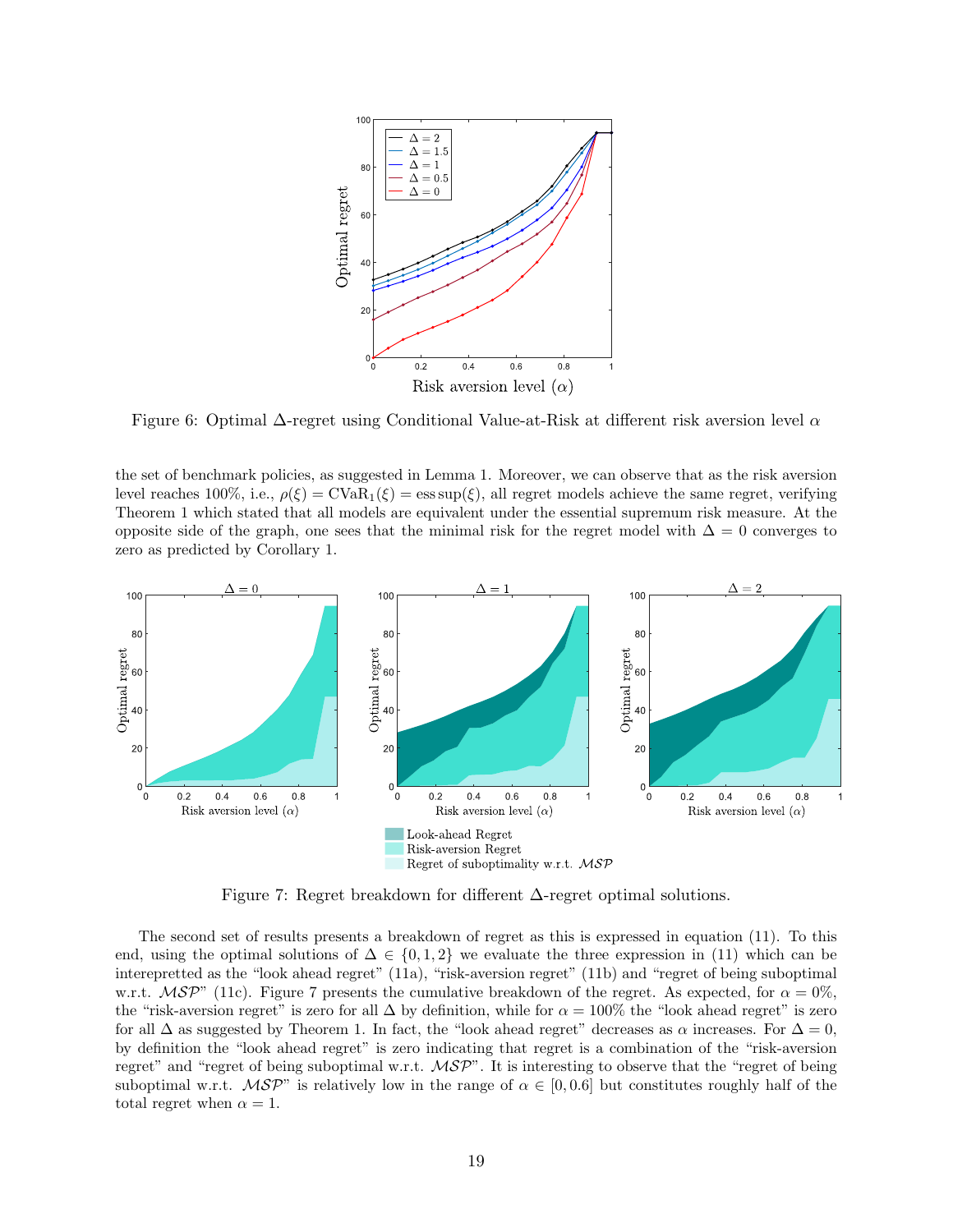## References

- Aissi, H., Bazgan, C., and Vanderpooten, D. (2009). Min-max and min-max regret versions of combinatorial optimization problems: A survey. European Journal of Operational Research, 197(2):427–438.
- Artzner, P., Delbaen, F., Eber, J.-M., and Heath, D. (1999). Coherent measures of risk. Mathematical finance, 9(3):203–228.
- Audibert, J., Bubeck, S., and Lugosi, G. (2014). Regret in online combinatorial optimization. Mathematics of Operations Research, 39(1):31–45.
- Bellini, F. and Bernardino, E. D. (2017). Risk management with expectiles. The European Journal of Finance, 23(6):487–506.
- Ben-Tal, A., den Hertog, D., and Vial, J.-P. (2015). Deriving robust counterparts of nonlinear uncertain inequalities. Mathematical Programming, 149(1-2):265–299.
- Ben-Tal, A., Goryashko, A., Guslitzer, E., and Nemirovski, A. (2004). Adjustable robust solutions of uncertain linear programs. Mathematical Programming, 99(2):351–376.
- Benati, S. and Conde, E. (2022). A relative robust approach on expected returns with bounded cvar for portfolio selection. European Journal of Operational Research, 296(1):332–352.
- Bertsimas, D. and de Ruiter, F. (2016). Duality in two-stage adaptive linear optimization: Faster computation and stronger bounds. INFORMS Journal on Computing, 28(3):500–511.
- Bertsimas, D. and Dunning, I. (2020). Relative robust and adaptive optimization. INFORMS Journal on Computing, 32(2):408–427.
- Bertsimas, D., Gupta, V., and Kallus, N. (2018). Robust sample average approximation. Mathematical Programming, 171(1):217–282.
- Caldentey, R., Liu, Y., and Lobel, I. (2017). Intertemporal pricing under minimax regret. Operations Research, 65(1):104–129.
- Chen, G., Daskin, M. S., Shen, Z.-J. M., and Uryasev, S. (2006). The  $\alpha$ -reliable mean-excess regret model for stochastic facility location modeling. Naval Research Logistics, 53(7):617–626.
- Chen, Z. and Xie, W. (2021). Regret in the newsvendor model with demand and yield randomness. Production and Operations Management, 30(11):4176–4197.
- de Ruiter, F., Zhen, J., and den Hertog, D. (2018). Dual approach for two-stage robust nonlinear optimization. Available on Optimization-Online.
- El-Amine, H., Bish, E. K., and Bish, D. R. (2018). Robust postdonation blood screening under prevalence rate uncertainty. *Operations Research*, 66(1):1-17.
- Feizollahi, M. J. and Averbakh, I. (2014). The robust (minmax regret) quadratic assignment problem with interval flows. INFORMS Journal on Computing, 26(2):321–335.
- Föllmer, H. and Schied, A. (2002). Convex measures of risk and trading constraints. Finance and stochastics, 6(4):429–447.
- Furini, F., Iori, M., Martello, S., and Yagiura, M. (2015). Heuristic and exact algorithms for the interval min-max regret knapsack problem. INFORMS Journal on Computing, 27(2):392–405.
- Halpern, J. Y. and Leung, S. (2016). Minimizing regret in dynamic decision problems. Theory and Decision, 81(1):123–151.
- Hayashi, T. (2009). Stopping with anticipated regret. Journal of Mathematical Economics, 45(7-8):479–490.
- Hayashi, T. (2011). Context dependence and consistency in dynamic choice under uncertainty: the case of anticipated regret. Theory and decision, 70(4):399–430.
- Koçyiğit, Ç., Rujeerapaiboon, N., and Kuhn, D. (2021). Robust multidimensional pricing: Separation without regret. *Mathematical Programming*, Advance online publication.
- Krähmer, D. and Stone, R. (2008). Regret in dynamic decision problems. Technical report.
- Kuhn, D., Wiesemann, W., and Georghiou, A. (2011). Primal and dual linear decision rules in stochastic and robust optimization. Mathematical Programming, 130(1):177–209.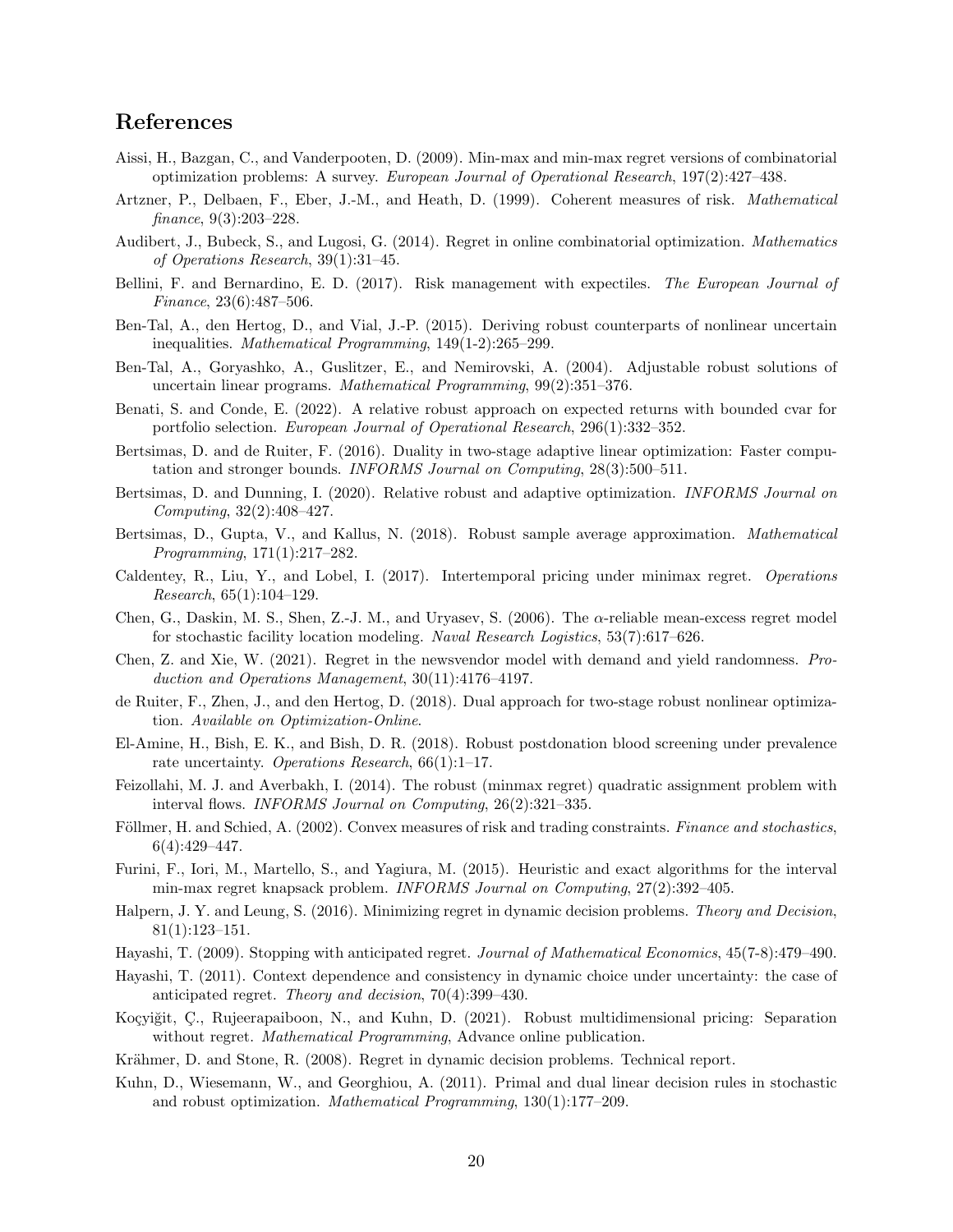- Kusuoka, S. (2001). On law invariant coherent risk measures. In Advances in Mathematical Economics, pages 83–95. Springer Japan, Tokyo.
- Lim, A. E., Shanthikumar, J. G., and Vahn, G.-Y. (2012). Robust portfolio choice with learning in the framework of regret: Single-period case. Management Science, 58(9):1732–1746.
- Lim, A. E. B., Shanthikumar, J. G., and Shen, Z. J. M. (2006). Model uncertainty, robust optimization, and learning. In Models, Methods, and Applications for Innovative Decision Making, pages 66–94. INFORMS TutORials in Operations Research (INFORMS, Cantonsville, MD).
- McCormick, G. P. (1983). Nonlinear programming; theory, algorithms, and applications. Technical report.
- Mohajerin Esfahani, P. and Kuhn, D. (2018). Data-driven distributionally robust optimization using the wasserstein metric: Performance guarantees and tractable reformulations. *Mathematical Programming*, 171(1):115–166.
- Natarajan, K., Shi, D., and Toh, K.-C. (2014). A probabilistic model for minmax regret in combinatorial optimization. Operations Research, 62(1):160–181.
- Park, J., El-Amine, H., and Mutlu, N. (2021). An exact algorithm for large-scale continuous nonlinear resource allocation problems with minimax regret objectives. INFORMS Journal on Computing, 33(3):1213–1228.
- Perakis, G. and Roels, G. (2008). Regret in the newsvendor model with partial information. Operations Research, 56(1):188–203.
- Postek, K., Ben-Tal, A., den Hertog, D., and Melenberg, B. (2018). Robust optimization with ambiguous stochastic constraints under mean and dispersion information. Operations Research, 66(3):814–833.
- Poursoltani, M. and Delage, E. (2021). Adjustable robust optimization reformulations of two-stage worstcase regret minimization problems. Operations Research, Forthcoming.
- Rockafellar, R. T., Uryasev, S., and Zabarankin, M. (2006). Generalized deviations in risk analysis. Finance and Stochastics, 10(1):51–74.
- Savage, L. (1951). The theory of statistical decision. Journal of the American Statistical association, 46(253):55–67.
- Strack, P. and Viefers, P. (2021). Too proud to stop: Regret in dynamic decisions. Journal of the European Economic Association, 19(1):165–199.
- Xu, Z., Hu, Z., Song, Y., and Wang, J. (2015). Risk-averse optimal bidding strategy for demand-side resource aggregators in day-ahead electricity markets under uncertainty. IEEE Transactions on Smart Grid,  $8(1):96-105.$
- Yue, J., Chen, B., and Wang, M.-C. (2006). Expected value of distribution information for the newsvendor problem. Operations research, 54(6):1128–1136.
- Zeng, B. and Zhao, L. (2013). Solving two-stage robust optimization problems using a column-and-constraint generation method. Operations Research Letters, 41(5):457–461.
- Zhang, R., Li, G., Jiang, T., Chen, H., Li, X., Pei, W., and Xiao, H. (2020). Incorporating production task scheduling in energy management of an industrial microgrid: A regret-based stochastic programming approach. IEEE Transactions on Power Systems, 36(3):2663–2673.
- Zhu, Z., Zhang, J., and Ye, Y. (2013). Newsvendor optimization with limited distribution information. Optimization Methods & Software, 28(3):640–667.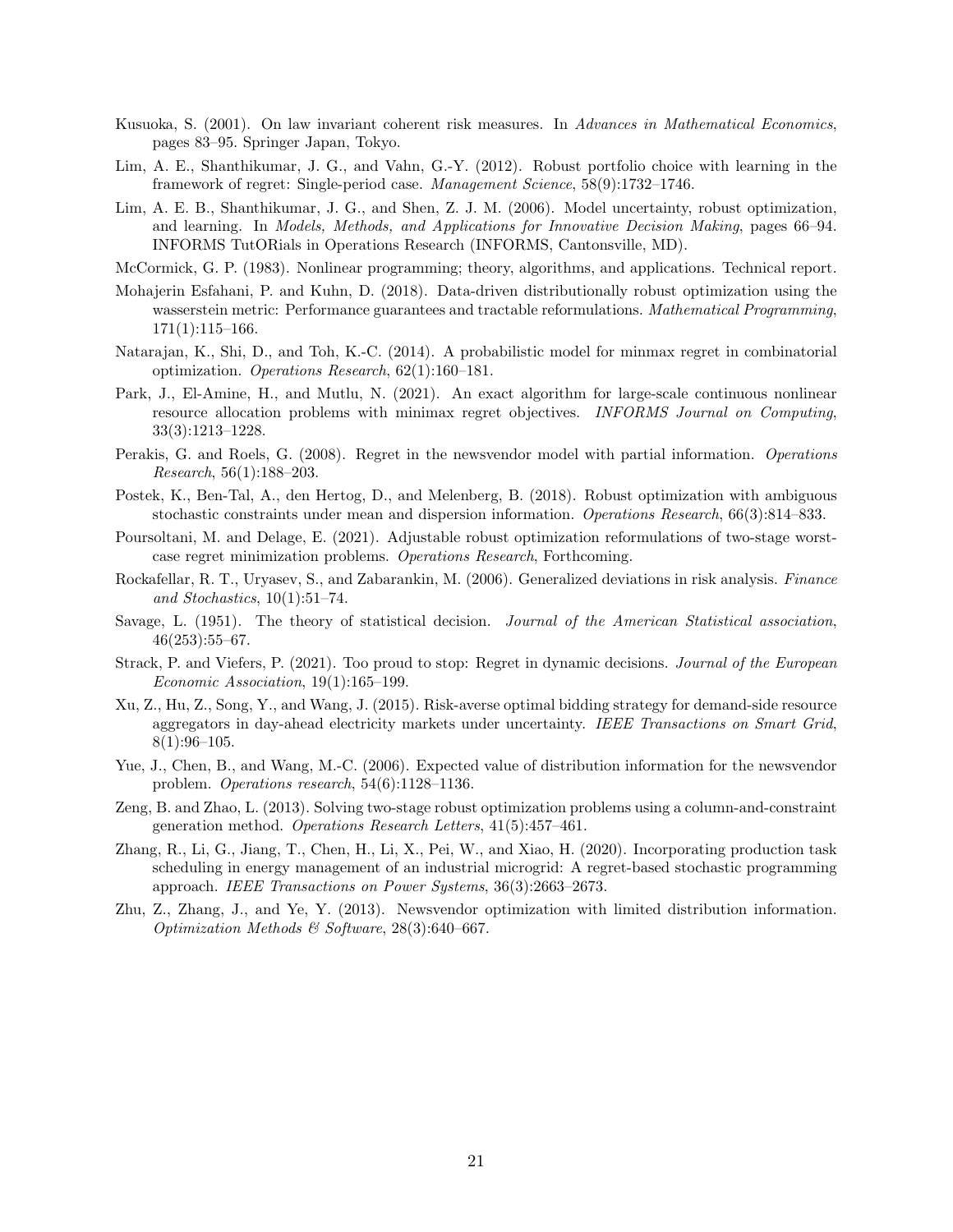## A Illustrative Example

Table 4 provides detailed calculations of obtaining the optimal decision for the project selection problem, described in Example 1, when the ex-post worst-case regret measure is exploited. Once the decision maker chooses project A  $(x = x_A)$ , she will face either scenario  $\omega_1$  or  $\omega_2$ , resulting in a payoff of 1\$ or 6\$, respectively. Having full access to the realized scenario, the optimal benchmark decision consists of choosing project B  $(x' = x_B)$  under  $\omega_1$  with 5\$ payoff and picking project A  $(x' = x_A)$  under  $\omega_2$  with 6\$ payoff, leading to a 4\$ regret for the decision maker in the first case and zero regret in the second one; consequently, the worst-case regret of choosing project A will be 4\$. Performing the same analysis for  $x = x_B$  and  $x = x_C$ brings about the worst-case regrets of 4\$ and 3\$, respectively. As a conclusion, aiming at minimizing the worst-case regret, the decision maker finds project C with 3\$ worst-case regret as her best option.

| Table 4: EP-WCR |
|-----------------|
|                 |

| $\boldsymbol{x}$                                                                                                                                                           | ω                        | $\boldsymbol{x}'$      | $\{.\}^{\dagger}$ | $\sup\{.\}$<br>$\omega \in \Omega$ |  |  |  |  |
|----------------------------------------------------------------------------------------------------------------------------------------------------------------------------|--------------------------|------------------------|-------------------|------------------------------------|--|--|--|--|
| Project A                                                                                                                                                                  | $\omega_1$<br>$\omega_2$ | Project B<br>Project A | 4                 | 4                                  |  |  |  |  |
| Project B                                                                                                                                                                  | $\omega_1$<br>$\omega_2$ | Project B<br>Project A | 0                 | 4                                  |  |  |  |  |
| $x^*$ = Project C                                                                                                                                                          | $\omega_1$<br>$\omega_2$ | Project B<br>Project A | 1<br>3            | 3                                  |  |  |  |  |
| $\min_{\mathbf{x}\in\mathcal{X}}\sup_{\omega\in\Omega}\{.\}$                                                                                                               | 3                        |                        |                   |                                    |  |  |  |  |
| $\dagger \left\{ . \right\} := \left\{ \max_{\mathbf{x}' \in \mathcal{X}} h(\mathbf{x}', \boldsymbol{\zeta}(\omega)) - h(\mathbf{x}, \boldsymbol{\zeta}(\omega)) \right\}$ |                          |                        |                   |                                    |  |  |  |  |

Putting emphasis on risk-aversion, Table 5 clarifies the details of getting the optimal decisions for the ex-post worst-case expected regret minimization problem. In this setting, similar to the EP-WCR case, the benchmark policy has full access to the future scenario realizations, and as an immediate result, always selects project B under  $\omega_1$  and project A under  $\omega_2$ . If the manager picks project A for investment, withdrawing the distributional information, the felt regret consists of 4\$ and 0\$ for  $\omega_1$  and  $\omega_2$  realizations, respectively. However, in contrast to EP-WCR, in EP-RAR with  $\rho(\xi) := \sup_{\mathbb{P}\in\mathcal{P}} \mathbb{E}_{\mathbb{P}}[\xi]$  the expected regret is measured with respect to the worst  $\mathbb P$  from  $\mathcal P$ . Since the  $\mathbb P^I$  and  $\mathbb P^{II}$  lead to expected regrets of 3.2\$ and 0\$, the worst-case expected regret of choosing project A equals 3.2\$. Replicating the same analysis for  $x = x_B$  and  $x = x_C$  gives rise to worst-case expected regrets of 4\$ and 3\$. As a consequence, investment on project C with 3\$ worst-case expected regret will be the optimal choice.

An alternative to EP-RAR consists in EA-RAR, where the benchmark has no longer access to the realized scenario and only knows the true distribution. Table 6 summarizes the analysis for this problem. To be consistent with previous analysis, once again, we elaborate the details of getting the worst-case

| $\boldsymbol{x}$  | ${\cal P}$        | $\boldsymbol{x}^{\prime\,*}$ |            | $\mathbb{E}_{\mathbb{P}}\left[ . \right]^{\dagger}$ | $\sup \mathbb{E}_{\mathbb{P}}[.]$<br>$P \in \mathcal{P}$ |  |
|-------------------|-------------------|------------------------------|------------|-----------------------------------------------------|----------------------------------------------------------|--|
|                   |                   | $\omega_1$                   | $\omega_2$ |                                                     |                                                          |  |
| Project A         | $\mathbb{P}^1$    | Project B                    | Project A  | 3.2                                                 | 3.2                                                      |  |
|                   | $\mathbb{P}^{II}$ | Project B                    | Project A  | 0                                                   |                                                          |  |
|                   | $\mathbb{P}^I$    | Project B                    | Project A  | 0.8                                                 |                                                          |  |
| Project B         | $\mathbb{P}^{II}$ | Project B                    | Project A  | $\overline{4}$                                      | 4                                                        |  |
|                   |                   |                              |            |                                                     |                                                          |  |
| $x^*$ = Project C | $\mathbb{P}^I$    | Project B                    | Project A  | 1.4                                                 | 3                                                        |  |
|                   | $\mathbb{P}^{II}$ | Project B                    | Project A  | 3                                                   |                                                          |  |
|                   |                   | 3                            |            |                                                     |                                                          |  |

Table 5: EP-RAR

 $\dagger \mathbb{E}_{\mathbb{P}} \left[ . \right] := \mathbb{E}_{\mathbb{P}} \left[ \max_{{\bm{x}}' \in \mathcal{X}} h({\bm{x}}', \boldsymbol{\zeta}(\omega)) - h({\bm{x}}, \boldsymbol{\zeta}(\omega)) \right]$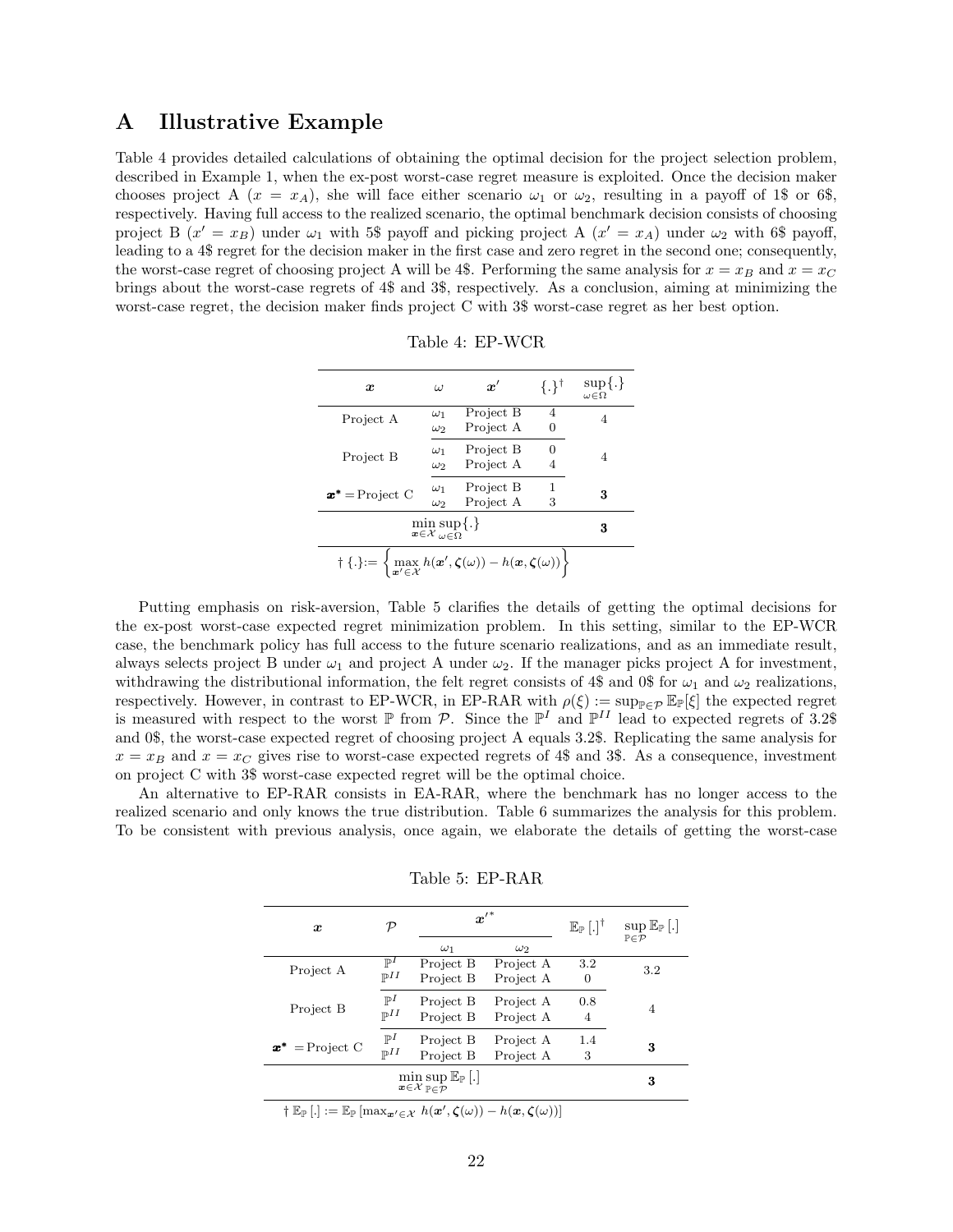expected regret of choosing project A. In this case, the immediate payoff under  $\omega_1$  and  $\omega_2$  will be 1\$ and 6\$, respectively. Subsequently, the benchmark decision can be made after evaluating the expected regret of each of the three possible options  $(x' = x_A, x_B \text{ or } x_C)$  under  $\mathbb{P}^I$  and  $\mathbb{P}^{II}$  and picking the one which maximizes the expected regret of decision maker's choice  $(x = x_A)$ . Looking at Table 6, one remarks six expected values for  $x = x_A$ , representing these six settings. For instance, if  $x' = x_C$  and  $\mathbb{P} = \mathbb{P}^I$ , the corresponding expected regret of  $x = x_A$  can be derived as  $\mathbb{E}_{\mathbb{P}}[h(x', \zeta) - h(x, \zeta)] = 0.8(4 - 1) + 0.2(3 - 6) = 1.8$ . The maximum expected regret among thes six values is 2.4\$ which is associated with  $x' = x_B$  under  $\mathbb{P} = \mathbb{P}^I$ .

| $\boldsymbol{x}$                                                                                                                                                          | $\boldsymbol{x}'$ | $\mathbb{P}$                                   | $\mathbb{E}_{\mathbb{P}}\left[ . \right]^{\dagger}$ | sup $\mathbb{E}_{\mathbb{P}}\left[ . \right]$<br>$\mathbb{P}{\in}\mathcal{P}$ | $\max_{\mathbf{x}'\in\mathcal{X}}\sup_{\mathbb{P}\in\mathcal{P}}\mathbb{E}_{\mathbb{P}}\left[.\right]$ |
|---------------------------------------------------------------------------------------------------------------------------------------------------------------------------|-------------------|------------------------------------------------|-----------------------------------------------------|-------------------------------------------------------------------------------|--------------------------------------------------------------------------------------------------------|
|                                                                                                                                                                           | Project A         | $\overline{\mathbb{P}^I}$<br>$\mathbb{P}^{II}$ | $\overline{0}$<br>$\overline{0}$                    | $\mathbf{0}$                                                                  |                                                                                                        |
| $=$ Project A<br>$x^*$                                                                                                                                                    | Project B         | $\mathbb{P}^I$<br>$\mathbb{P}^{II}$            | 2.4<br>$-4$                                         | 2.4                                                                           | 2.4                                                                                                    |
|                                                                                                                                                                           | Project C         | $\mathbb{P}^I$<br>$\mathbb{P}^{II}$            | 1.8<br>$-3$                                         | 1.8                                                                           |                                                                                                        |
|                                                                                                                                                                           | Project A         | $\mathbb{P}^I$<br>$\mathbb{P}^{II}$            | $-2.4$<br>$\overline{4}$                            | $\overline{4}$                                                                |                                                                                                        |
| Project B                                                                                                                                                                 | Project B         | $\mathbb{P}^I$<br>$\mathbb{P}^{II}$            | $\overline{0}$<br>$\overline{0}$                    | $\overline{0}$                                                                | $\overline{4}$                                                                                         |
|                                                                                                                                                                           | Project C         | $\mathbb{P}^I$<br>$\mathbb{P}^{II}$            | $-0.6$<br>$\mathbf 1$                               | $\mathbf{1}$                                                                  |                                                                                                        |
|                                                                                                                                                                           | Project A         | $\mathbb{P}^I$<br>$\mathbb{P}^{II}$            | $-1.8$<br>3                                         | 3                                                                             |                                                                                                        |
| Project C                                                                                                                                                                 | Project B         | $\mathbb{P}^I$<br>$\mathbb{P}^{II}$            | 0.6<br>$^{-1}$                                      | 0.6                                                                           | 3                                                                                                      |
|                                                                                                                                                                           | Project C         | $\mathbb{P}^I$<br>$\mathbb{P}^{II}$            | $\overline{0}$<br>$\overline{0}$                    | $\mathbf{0}$                                                                  |                                                                                                        |
|                                                                                                                                                                           |                   | $2.4\,$                                        |                                                     |                                                                               |                                                                                                        |
| $\dagger \mathbb{E}_{\mathbb{P}}\left[ . \right] := \mathbb{E}_{\mathbb{P}}\left[ h(\boldsymbol{x}', \boldsymbol{\zeta}) - h(\boldsymbol{x}, \boldsymbol{\zeta}) \right]$ |                   |                                                |                                                     |                                                                               |                                                                                                        |

Table 6: EA-RAR

Performing the same analysis for  $x = x_B$  and  $x = x_C$  guides the manager towards investing on the project with minimum worst-case expected regret; more specifically, the minimum value in the last column of this table is 2.4\$, indicating that the best choice for the manager is to choose project A for investment with worst-case expected regret of 2.4\$. This is in contrast with the recommended option of project C coming from EP-WCR and EP-RAR problems.

## B Column and constraint generation algorithm

The column and constraint generation algorithm, proposed by Zeng and Zhao (2013), is an iterative scheme which optimally solves two-stage linear robust optimization problems with right-hand-side uncertainty. Hence, we can employ it for solving problem (15). Assume that  $\mathcal{X} \cap \mathcal{X}_{na}$  is non-empty, and let  $\{\boldsymbol{x}'_1, \dots, \boldsymbol{x}'_K\}$ denote the set of policies that comprise the vertices of  $X \cap X_{\Delta}$ , i.e.,  $x'_{k} : \Omega \to \mathbb{R}^{n \times T}$  for all  $k \in \{1, ..., K\}$ . Let  $\mathcal{K}' \subseteq \{1, \ldots, K\}$ . The column and constraint generation algorithm can be viewed as a reduction to the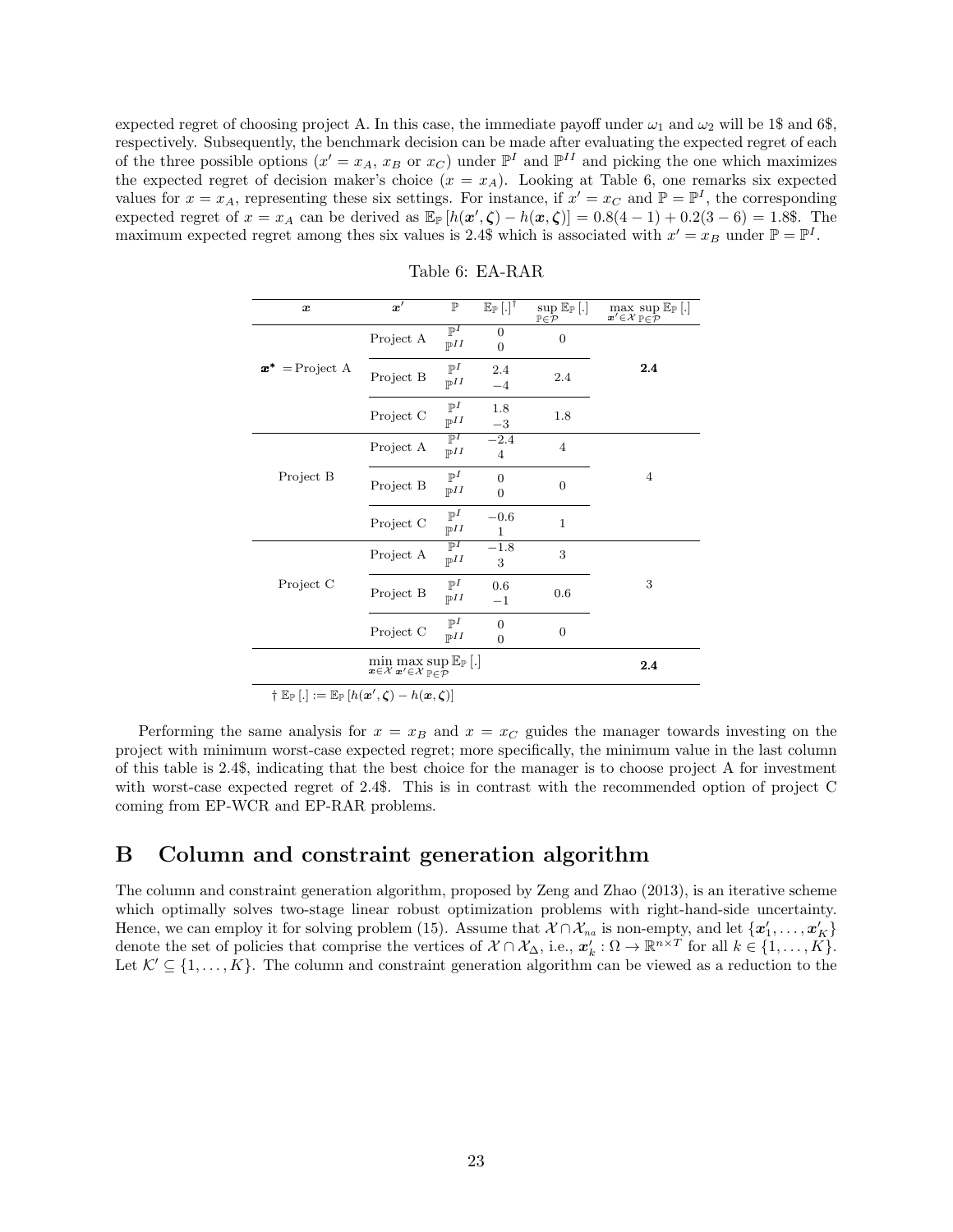vertex enumeration method, where at each iteration, a vertex is added to the following master problem

$$
\mathcal{M}(\mathcal{K}') = \min_{\mathbf{x}, s, \{\mathbf{v}_k, \mathbf{\lambda}_k\}_{\forall k \in \mathcal{K}'}} s
$$
\n
$$
\text{s.t.} \quad \mathbf{\lambda}_k^\top \mathbf{b} - v_{\omega, k} + \sum_{t=1}^T \mathbf{c}_t^\top (\boldsymbol{\zeta}(\omega)) (\mathbf{x}'_{t, k}(\omega) - \mathbf{x}_t(\omega))) \le s, \quad \forall \omega \in \Omega, \forall k \in \mathcal{K}'
$$
\n
$$
B_\varrho^\top \mathbf{\lambda}_k = \mathbf{v}_k, \quad \forall k \in \mathcal{K}'
$$
\n
$$
B_\varrho^\top \mathbf{\lambda}_k = 0, \quad \forall k \in \mathcal{K}'
$$
\n
$$
s \in \mathbb{R}, \mathbf{\lambda}_k \in \mathbb{R}_+^m, \mathbf{v}_k \in \mathbb{R}^{|\Omega|}, \quad \forall k \in \mathcal{K}'
$$
\n
$$
\mathbf{x} \in \mathcal{K} \cap \mathcal{X}_{na}.
$$
\n(20)

For any  $\mathcal{K}' \subseteq \{1, ..., K\}$ ,  $\mathcal{M}(\mathcal{K}')$  constitutes a lower bound on the optimal value of problem (15). For a given  $x \in \mathcal{X} \cap \mathcal{X}_{na}$ , we can evaluate  $\mathcal{R}_{\Delta}(x)$  through solving the inner maximization of problem (15). Expressing the inner minimization of problem (15) thought its KKT conditions and merging it into the outer maximization problem, yields the following bilinear optimization program

$$
\mathcal{R}_{\Delta}(\boldsymbol{x}) = \max_{\boldsymbol{x}', r, \boldsymbol{v}, \boldsymbol{\lambda}, \boldsymbol{p}, \boldsymbol{q}} \qquad r + \boldsymbol{\lambda}^{\top} \boldsymbol{b}
$$
(21a)

s.t. 
$$
r + v_{\omega} \ge \sum_{t=1}^{T} \mathbf{c}_t^{\top}(\boldsymbol{\zeta}(\omega)) (\boldsymbol{x}'_t(\omega) - \boldsymbol{x}_t(\omega)), \ \forall \omega \in \Omega
$$
 (21b)

$$
B_p^\top \boldsymbol{\lambda} = \boldsymbol{v} \tag{21c}
$$

$$
B_q^\top \boldsymbol{\lambda} = 0 \tag{21d}
$$

$$
\sum_{\omega \in \Omega} p_{\omega} = 1 \tag{21e}
$$

$$
B_p p + B_q q \le b \tag{21f}
$$

$$
p_{\omega}(r + v_{\omega} - \sum_{t=1}^{T} \mathbf{c}_t^{\top}(\boldsymbol{\zeta}(\omega))(\boldsymbol{x}'_t(\omega) - \boldsymbol{x}_t(\omega))) = 0, \ \forall \omega \in \Omega \tag{21g}
$$

$$
\lambda_i e_i^{\top} (\mathbf{b} - B_p \mathbf{p} - B_q \mathbf{q}) = 0, \ \forall i = 1, 2, ..., m
$$
 (21h)

$$
r \in \mathbb{R}, \, \boldsymbol{v} \in \mathbb{R}^{|\Omega|}, \, \boldsymbol{\lambda} \in \mathbb{R}^{m}_{+}, \, \boldsymbol{p} \in \mathbb{R}^{|\Omega|}_{+}, \, \boldsymbol{q} \in \mathbb{R}^{n_{q}} \tag{21}
$$

$$
x' \in \mathcal{X} \cap \mathcal{X}_{\Delta},\tag{21j}
$$

where  $e_i \in \mathbb{R}^m$  is the *i*th column of the identity matrix. Constraints (21b)-(21d) ensure primal feasibility,  $(21e)$ - $(21f)$  ensure dual feasibility, while the bilinear constraints  $(21g)$  and  $(21h)$  ensure complementary slackness. To make the problem amenable to efficient optimization solvers, the bilinear constraints can be linearized using McCormick inequalities, see McCormick (1983). To this end, let  $M$  denotes a sufficiently large constant, typically referred to as the big-M constant in the integer programming literature. By introducing binary variables  $\text{Bin}^p \in \{0,1\}^{|\Omega|}$  and  $\text{Bin}^{\lambda} \in \{0,1\}^m$ , constraints (21g) and (21h) can be reformulated as

$$
r + v_{\omega} - \sum_{t=1}^{T} \mathbf{c}_t^{\top} (\boldsymbol{\zeta}(\omega)) (\boldsymbol{x}_t'(\omega) - \boldsymbol{x}_t(\omega)) \leq M \text{Bin}_{\omega}^{\boldsymbol{p}}, \ \forall \omega \in \Omega \tag{22a}
$$

$$
p \le 1 - \text{Bin}^p \tag{22b}
$$

$$
\mathbf{b} - B_p \mathbf{p} - B_q \mathbf{q} \le M \text{Bin}^{\lambda} \tag{22c}
$$

$$
\lambda \le M(1 - \text{Bin}^{\lambda}).\tag{22d}
$$

Solving the resulting mixed integer linear program provides an upper bound on the optimal value of problem (15). The optimal worst-case benchmark policy  $x'$  of problem (21), can be added to the master problem to further strengthen the lower bound. Algorithm 1 describes the iterative process. The computational efficiency of Algorithm 1 heavily relies on the ability to evaluate efficiently  $\mathcal{R}_{\Delta}(\boldsymbol{x})$  in Step 3. The choice of the big-M constant heavily influences the solution speed, i.e., choosing it too big will result to weak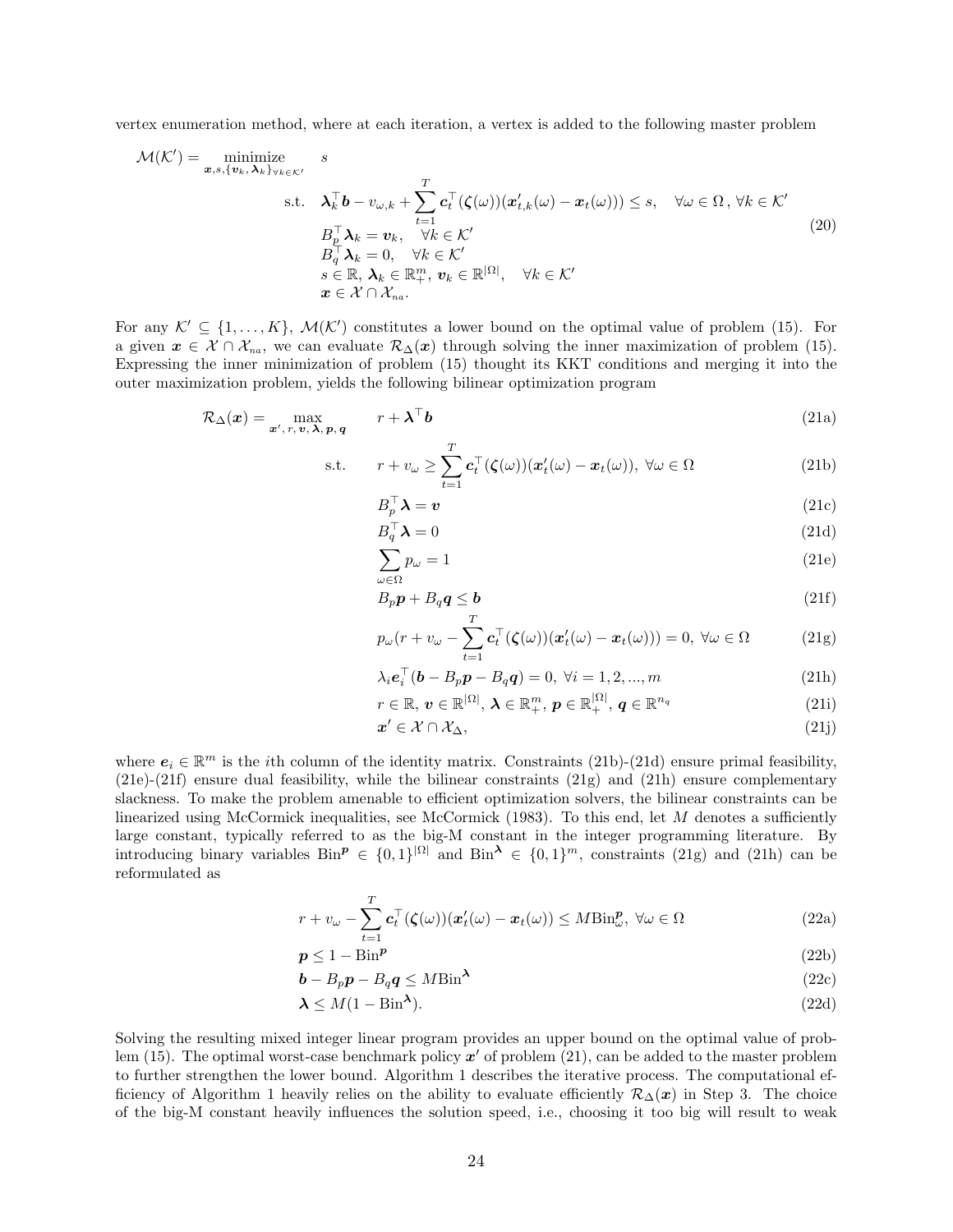Algorithm 1 Column and constraint generation algorithm, Zeng and Zhao (2013)

- 1: Initialize:  $lb = -\infty$ ,  $ub = \infty$ ,  $\mathcal{K}' = \emptyset$ .
- 2: Solve problem (20) and let  $x^*$  be the optimal solution. Set  $lb = \mathcal{M}(\mathcal{K}')$ ;
- 3: Evaluate  $\mathcal{R}_{\Delta}(x^*)$  by solving problem (21) and let  $x'^*$  be the optimal solution. Set  $ub = \mathcal{R}_{\Delta}(x^*)$ ;
- 4: if  $ub lb > 0$  then
- 5:  $K' = K' \cup \{i\}$  where i is the index of  $x'^*$  in the set of vertices  $\{x'_1, \ldots, x'_K\}$ , and go to Step 2; 6: else
- 7: **Return:**  $x^*$  and  $\mathcal{R}_{\Delta}(x^*)$ .

8: end if

linear relaxation leading in longer computational times. For the special case where the risk measure is the Conditional Value-at-Risk, the matrices in D reduce to  $B_p = I \in \mathbb{R}^{|\Omega| \times |\Omega|}$ ,  $B_q = 0$  and  $b = \bar{p}/(1-\alpha)$ . Since by construction  $p \in [0,1]^{|\Omega|}$ , then constraint (22c) reduces to

$$
\frac{\bar{\bm{p}}}{(1-\alpha)} - \bm{p} \le \frac{1}{(1-\alpha)} \text{diag}(\bar{\bm{p}}) \text{Bin}^{\bm{\lambda}},
$$

where diag( $\bar{p}$ ) is a diagonal matrix with  $\bar{p}$  appearing in the diagonal entries. In other words, the big-M constant can be set to  $\bar{p}_{\omega}/(1-\alpha)$  for the  $\omega^{\text{th}}$  constraint.

## C Multi-period inventory management problem

|  |  |  |  |  |  |  |  | $\omega_1$ $\omega_2$ $\omega_3$ $\omega_4$ $\omega_5$ $\omega_6$ $\omega_7$ $\omega_8$ $\omega_9$ $\omega_{10}$ $\omega_{11}$ $\omega_{12}$ $\omega_{13}$ $\omega_{14}$ $\omega_{15}$ $\omega_{16}$ |  |
|--|--|--|--|--|--|--|--|------------------------------------------------------------------------------------------------------------------------------------------------------------------------------------------------------|--|
|  |  |  |  |  |  |  |  |                                                                                                                                                                                                      |  |
|  |  |  |  |  |  |  |  |                                                                                                                                                                                                      |  |
|  |  |  |  |  |  |  |  | $t$ 1 6 6 6 6 3 3 3 3 3 11 11 11 11 12 12 12 12                                                                                                                                                      |  |
|  |  |  |  |  |  |  |  | 10 10 6 6 13 13 4 4 0 0 15 15 9 9 14 14                                                                                                                                                              |  |
|  |  |  |  |  |  |  |  | 2 4 1 7 14 2 4 9 12 15 2 12 8 13 4 11 3                                                                                                                                                              |  |

Table 7: Demand Realizations -  $\zeta_t(\omega)$ 

Table 8: Instance Parameters

| $c_{it}$                                                                                                                         | $i=1$          | $i=2$          | $i=3$          |  |  |  |  |  |
|----------------------------------------------------------------------------------------------------------------------------------|----------------|----------------|----------------|--|--|--|--|--|
| $t=1$<br>$t=2$<br>$t=3$                                                                                                          | 14<br>18<br>24 | 12<br>16<br>18 | 20<br>22<br>28 |  |  |  |  |  |
| $\bar{x}_{it} = 15, \forall i \in \mathcal{I}, \forall t \in \mathcal{T}$<br>$\bar{x}_{i,tot} = 25, \,\forall i \in \mathcal{I}$ |                |                |                |  |  |  |  |  |
| $x_{wh}^0 = 0, \underline{x}_{wh} = 0, \bar{x}_{wh} = 50$                                                                        |                |                |                |  |  |  |  |  |